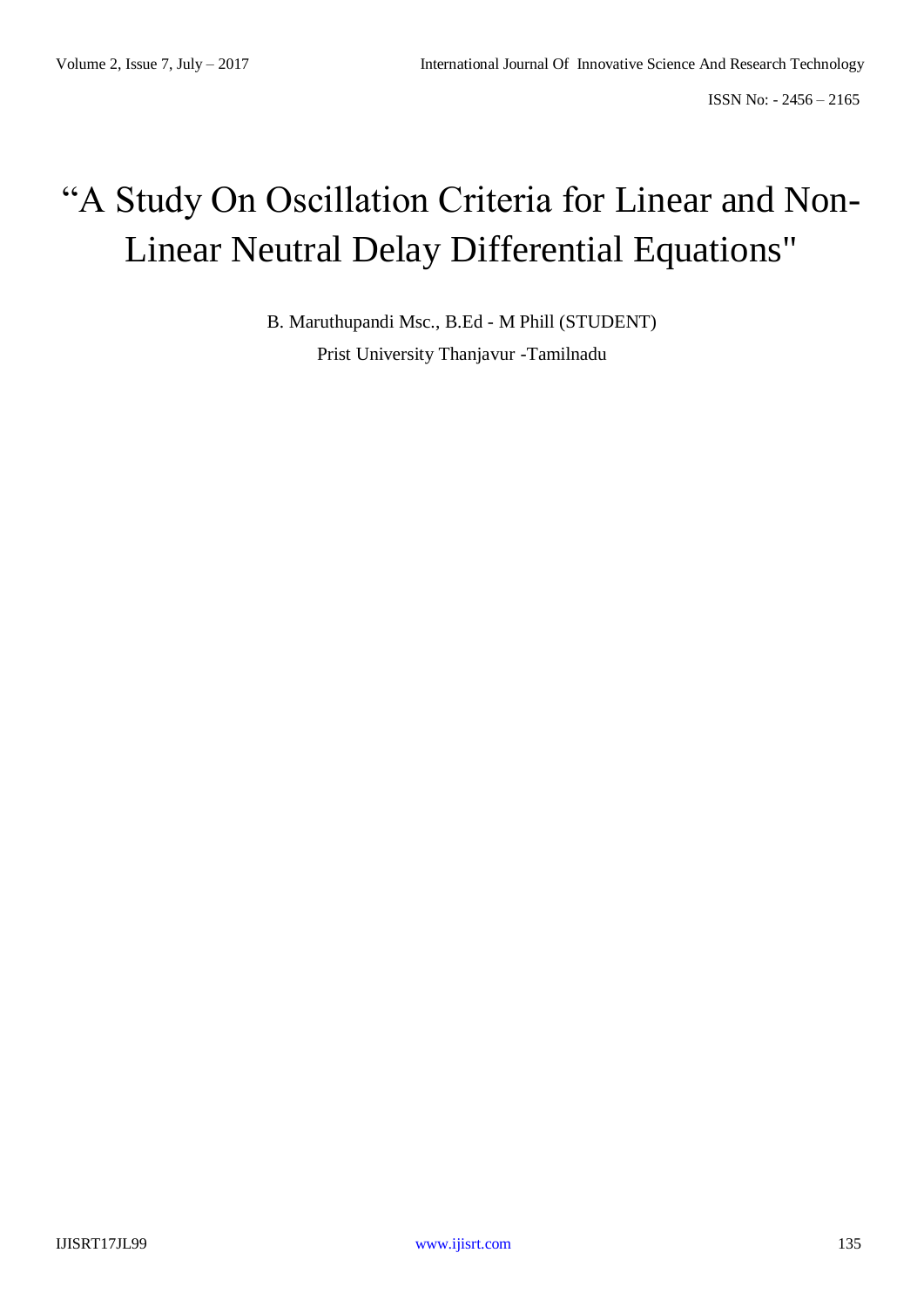# **CHAPTER - I INTRODUCTION**

This dissertation entitled **"A STUDY ON OSCILLATION CRITERIA FOR LINEAR AND NON-LINEAR NEUTRAL DELAY DIFFERENTIAL EQUATIONS''** contains four chapters it is meant to study the basic concept and various interesting result on oscillation of second order Emden-fowler nonlinear neutral delay differential equations.

**The chapter-1** is meant to recall the basic definition and various well known results relevant to this dissertation.

**In chapter-2**, we study about the basic definitions, and the most important results are:

Employing Riccati techniques and the integral averaging method,we establish interval oscillation criteria for the second-order Emden-Fowler neutral delay differential equation

$$
\left[ \left| x'(t) \right|^{y-1} x'(t) \right]' + q_1(t) |y(t-\sigma)|^{\alpha-1} y(t-\sigma) + q_2(t) y(t-\sigma) = 0
$$

where  $t \ge t_0$  and  $x(t) = y(t) + p(t)y(t-\tau)$ .

Consider the second-order Emden-Fowler neutral delay differential equation

$$
\left[ \left| x'(t) \right|^{\gamma - 1} x'(t) \right]' + q_1(t) |y(t - \sigma)|^{\alpha - 1} y(t - \sigma) + q_2(t) |y(t - \sigma)|^{\beta - 1} y(t - \sigma) = 0 \tag{1.1}
$$

where  $t \ge t_0$  and  $x(t) = y(t) + p(t)y(t-\tau)$ .

We assume that

- (A1)  $\tau$  and  $\sigma$  are nonnegative constants,  $\alpha, \beta$  and  $\gamma$  are positive constants with  $0 \le \alpha \le \gamma \le \beta$
- (A2)  $q_1, q_2 \in C([t_0, \infty), R^+), R^+ = (0, \infty)$
- (A3)  $p \in C$  ([t<sub>0</sub>, ∞), R), and  $-1 < p_0 \le p(t) \le 1$ ,  $p_0$  is a constant.

For any  $\varphi \in C$  ([t<sub>0</sub>- $\theta$ , t<sub>0</sub>],R),  $\theta = \max{\{\tau, \sigma\}}$ , (1.1) has a solution y(t) extendable on [t<sub>0</sub>, $\infty$ ) satisfying the initial condition  $y(t) \equiv \varphi(t)$  for  $[t_0-\theta, t_0]$ 

$$
y''(t) + q(t)|y(t)|^{\gamma - 1}y(t) = 0, \ q \in C([t_0, \infty), R) \text{ and } \gamma > 0 \tag{1.2}
$$

have been extended to the second order neutral delay differential equation

$$
[y(t) + p(t)y(t - \tau)]'' + q(t)f((y - \sigma)) = 0
$$
\n(1.3)

Under the assumption that the nonlinear function f satisfies The sub linear condition

$$
0 < \int_{0^+}^{\epsilon} \frac{du}{f(u)}, \int_{0^-}^{-\epsilon} \frac{du}{f(u)} < \infty \text{ for all } \epsilon > 0 \text{, as well as the super linear condition}
$$
\n
$$
0 < \int_{\epsilon}^{\infty} \frac{du}{f(u)}, \quad \int_{-\epsilon}^{-\infty} \frac{du}{f(u)} < \infty, \qquad \text{ for all } \epsilon > 0.
$$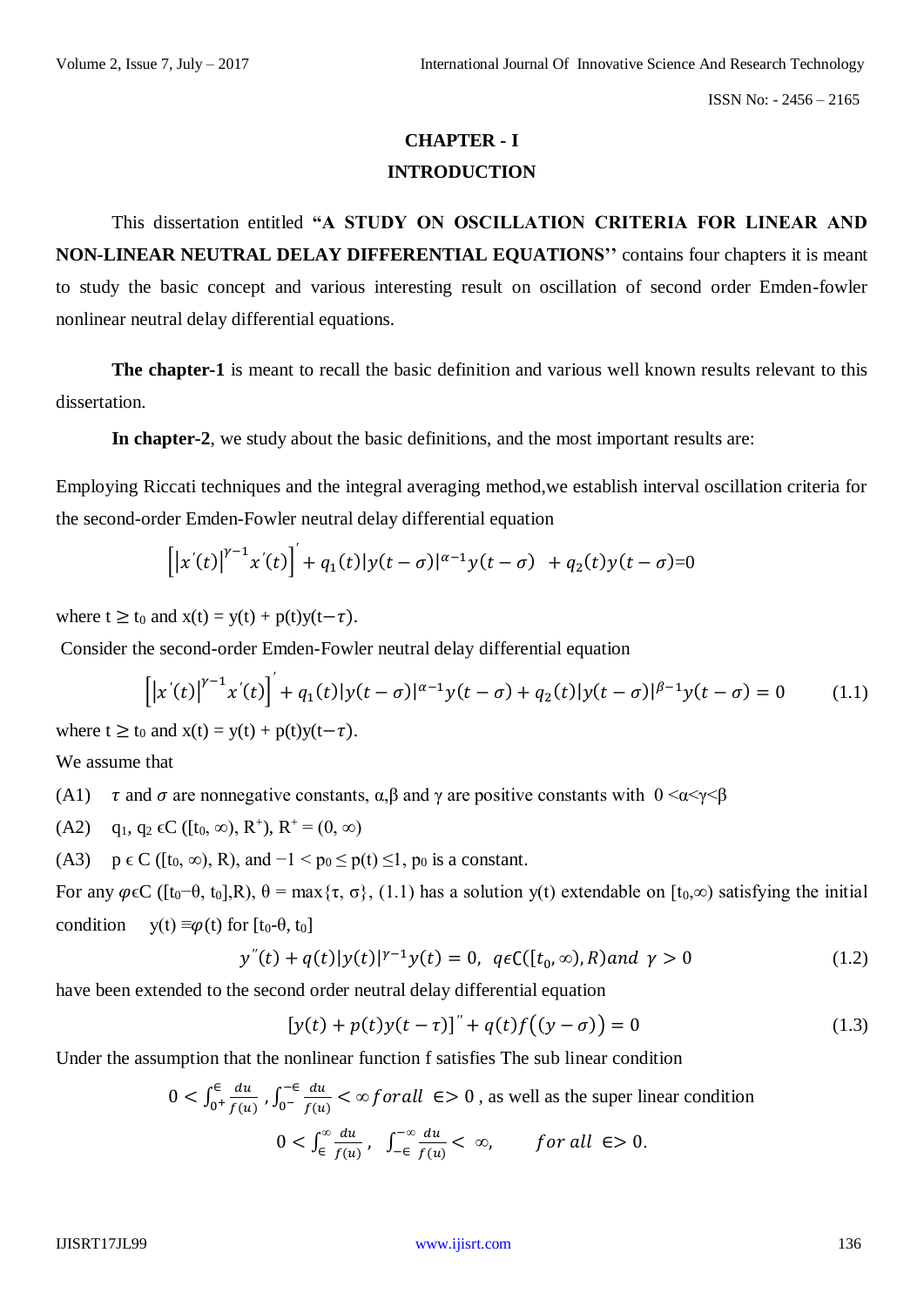Also it will be of great interest to find some oscillation criteria for special case for (1.3), even for the Emden-Fowler neutral delay differential equation

$$
[y(t) + p(t)y(t-\tau)]'' + q(t)|y(t-\sigma)|^{\gamma-1}y(t-\sigma) = 0, \quad \gamma > 0.
$$
 (1.4)

The first beautiful interval criteria in this direction for some interval criteria for the oscillation of the second order linear ordinary differentia equation

$$
(r(t)y'(t))(t) + q(t)y(t) = 0
$$
\n(1.5)

Recently, Kong-type interval criteria to certain neutral differential equations.

**In chapter-3**, we study about the oscillation criteria for second order nonlinear neutral delay differential equations.

The oscillation of second order neutral differential equation

$$
(x(t) + p(t)x(\tau(t)))'' + q(t)f(x(\sigma(t))) = 0, t \ge t_0,
$$
\n(1.6)

Where  $p,q \in C([t_0,\infty),R)$ ,  $f \in C(R,R)$ :

Throughout this dissertation, we assume that  $0 \le p(t) \le p_0 \lt +\infty$ ,  $q(t) \ge 0$ , and  $q(t)$  is not identically zero on any ray of the form  $[t, \infty)$  for any  $t \geq t_0$ , where  $p_0$  is a constant, The oscillation of the second-order linear ordinary differential equation

$$
x''(t) + p(t)x(t) = 0,
$$
\n(1.7)

and used the class of functions as follows: Suppose there exist continuous functions

H, h :  $D \equiv \{(t, s) : t \ge s \ge t_0 \} \rightarrow R$  such that  $H(t, t) = 0, t \ge t_0$ ,

H(t, s)  $>0$ , t  $> s \ge t_0$ , and H has a continuous and non positive partial derivative on D with respect to the second variable.

then every solution of Eq. (1.7) oscillates. The oscillation criteria for second order linear equations for nonlinear analysis, we have

$$
(r(t)x'(t))' + p(t)x(t) = 0,
$$
\n(1.8)

and used the generalized Riccati substitution and established some new sufficient conditions for oscillation. If there exists a positive function  $\mathbb{C} \mathbb{C}^1([t_0,\infty), \mathbb{R}^+)$  such that

$$
\lim_{t \to \infty} \sup \frac{1}{H(t, t_0)} \int_{t_0}^t [a(s)r(s)h(t, s)]ds < \infty,
$$
\n
$$
\lim_{t \to \infty} \sup \frac{1}{H(t, t_0)} \int_{t_0}^t a(s)[H(t, s)\psi(s) - \frac{1}{4}r(s)h^2(t, s)]ds = \infty,
$$

Where  $a(s) = \exp\{-\int_0^s g(u)du\}$  $\int_0^s g(u) du$ } and  $\psi(s) = {\rho(s)+r(s)g^2(s)-(r(s)g(s))'}$ , then every solution of (1.8) oscillates. Riccati technique to obtain necessary and sufficient conditions for non oscillation of (1.8).Every solution of the equation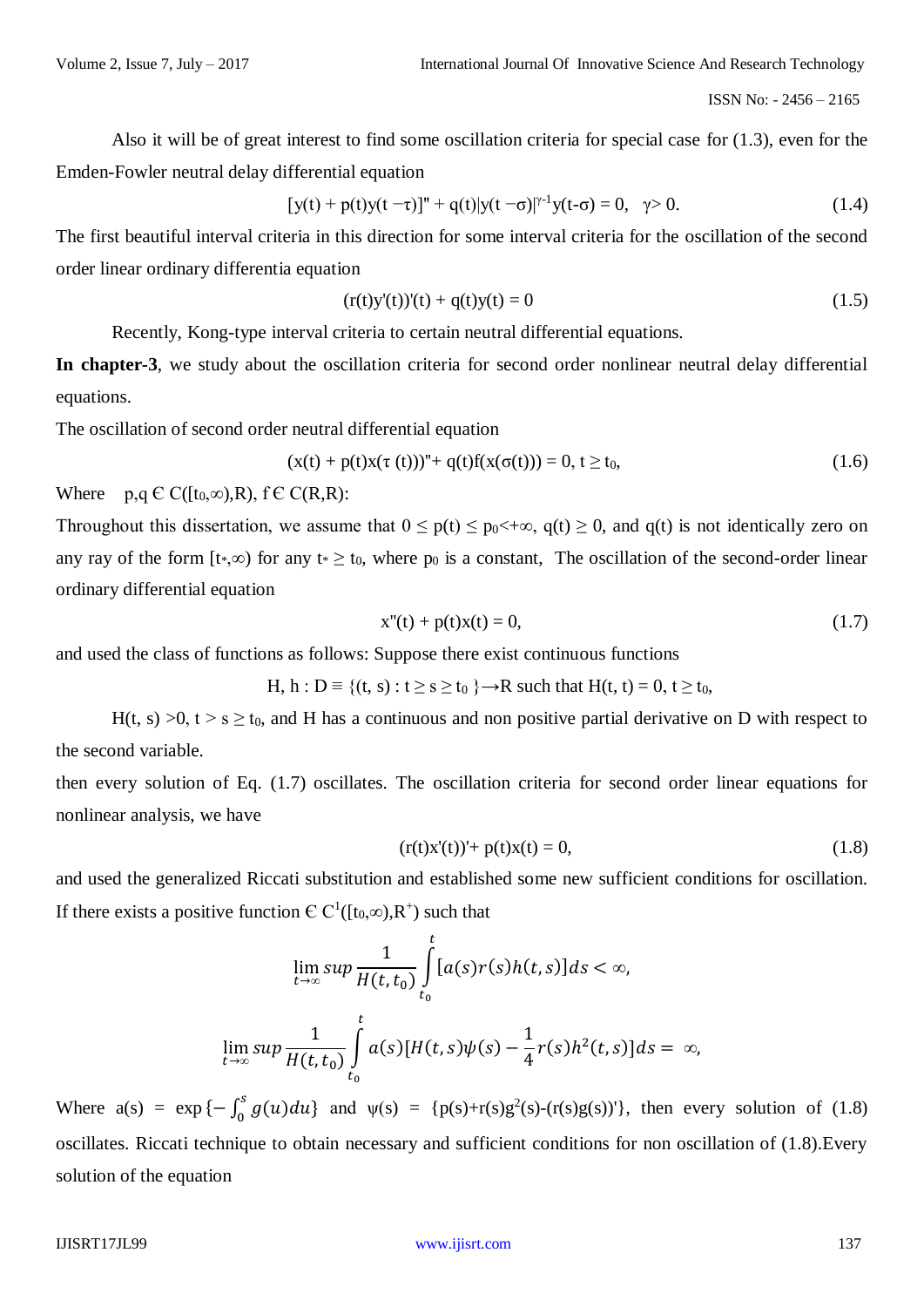$$
(\frac{1}{t}x'(t))' + \frac{1}{t^3}x(t) = 0
$$
 is oscillatory.

An important tool in the study of oscillation is the integral averaging technique. Say a function  $H = H(t, s)$ belongs to a function class H, denoted by

$$
H \in H, \text{ if } H \in C(D, R_+ \cup \{0\}),
$$

Where D = {(t, s) :t<sub>0</sub>  $\leq$  s  $\leq$  t  $\lt \infty$  and R<sub>+</sub> = (0, $\infty$ ), which satisfies

 $H(t, t) = 0$ ,  $H(t, s) > 0$ , for  $t > s$ ,

and has partial derivatives ∂H/∂t and ∂H/∂s on D such that

$$
\frac{\partial H(t,s)}{\partial t} = h_1(t,s)\sqrt{H(t,s)} \text{and} \frac{\partial H(t,s)}{\partial s} = -h_2(t,s)\sqrt{H(t,s)}
$$

Sun defined another type of function class X and considered the oscillation of the second-order nonlinear damped differential equation

$$
(r(t)y'(t))' + p(t)y'(t) + q(t)f(y(t)) = 0,
$$
\n(1.9)

The oscillation of the second-order neutral delay differential equation

$$
[r(t)(y(t) + p(t)y(\sigma(t)))'] + \sum_{i=1}^{n} q_i(t) f_i(y(\tau_i(t))) = 0
$$
\n
$$
\omega(t) = r(t) \frac{z'(t)}{z(t)}, z(t) = y(t) + p(t)y(\sigma(t)),
$$
\n(1.10)

The authors established some oscillation criteria for Eq. (1.10).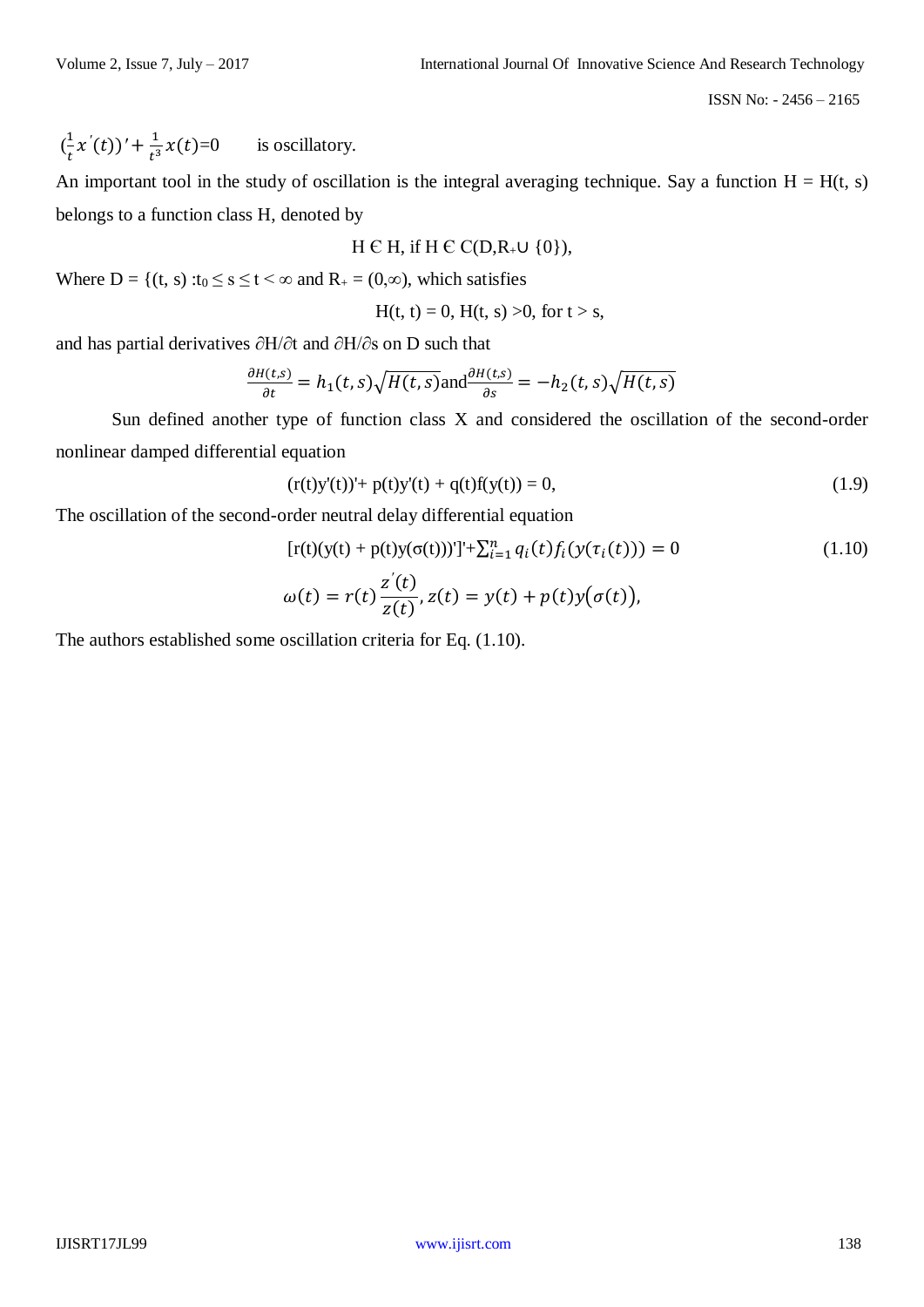# **CHAPTER-II**

#### **PRELIMINARIES**

## **Definition: 2.1**

An equation involving derivatives or differential of one or more dependent variables with respect to one or more independent variables is called differential equation.

#### **Examples:**

1.  $\frac{dy}{dx} = (x + \sin x)$ 2.  $\frac{d^4x}{dt^4} + \frac{d^2x}{dt^2} + \left[\frac{dx}{dt}\right]$  $\left[\frac{dx}{dt}\right]^5 = e^t$ 3.  $\frac{\partial^2 u}{\partial x^2} + \frac{\partial^2 u}{\partial y^2} + \frac{\partial^2 u}{\partial z^2} = 0$ 

# **Definition:2.2**

A differential equation involving derivatives with respect to single independent variable is called an Ordinary Differential Equation.

Equation 1 & 2 are Ordinary Differential Equations.

#### **Definition: 2.3**

A partial differential equation is an equation which equation contains one or more partial derivatives. Equation (3) is second order partial differential equation.

#### **Definition: 2.4**

A non trivial solution  $x(t)$  is said to be oscillatory, if it has arbitrarily large zeros for  $t \ge t_0$ ,

That is, there exist a sequence of zeros  $\{t_n\}(x(t_n)=0)$  of  $x(t)$  such that  $\lim_{n\to\infty} s t_n = +\infty$ 

## **Definition: 2.5**

A non trivial solution x(t) is said to be non oscillatory, if there exist a t<sub>1</sub>, such that  $x(t) \neq 0$  for all  $t \geq 0$ 

 $t<sub>1</sub>$ 

# **Definition: 2.6**

Assume that  $\Phi(t, s, l) \in X$ : The operator  $T_n[g, l, t]$  is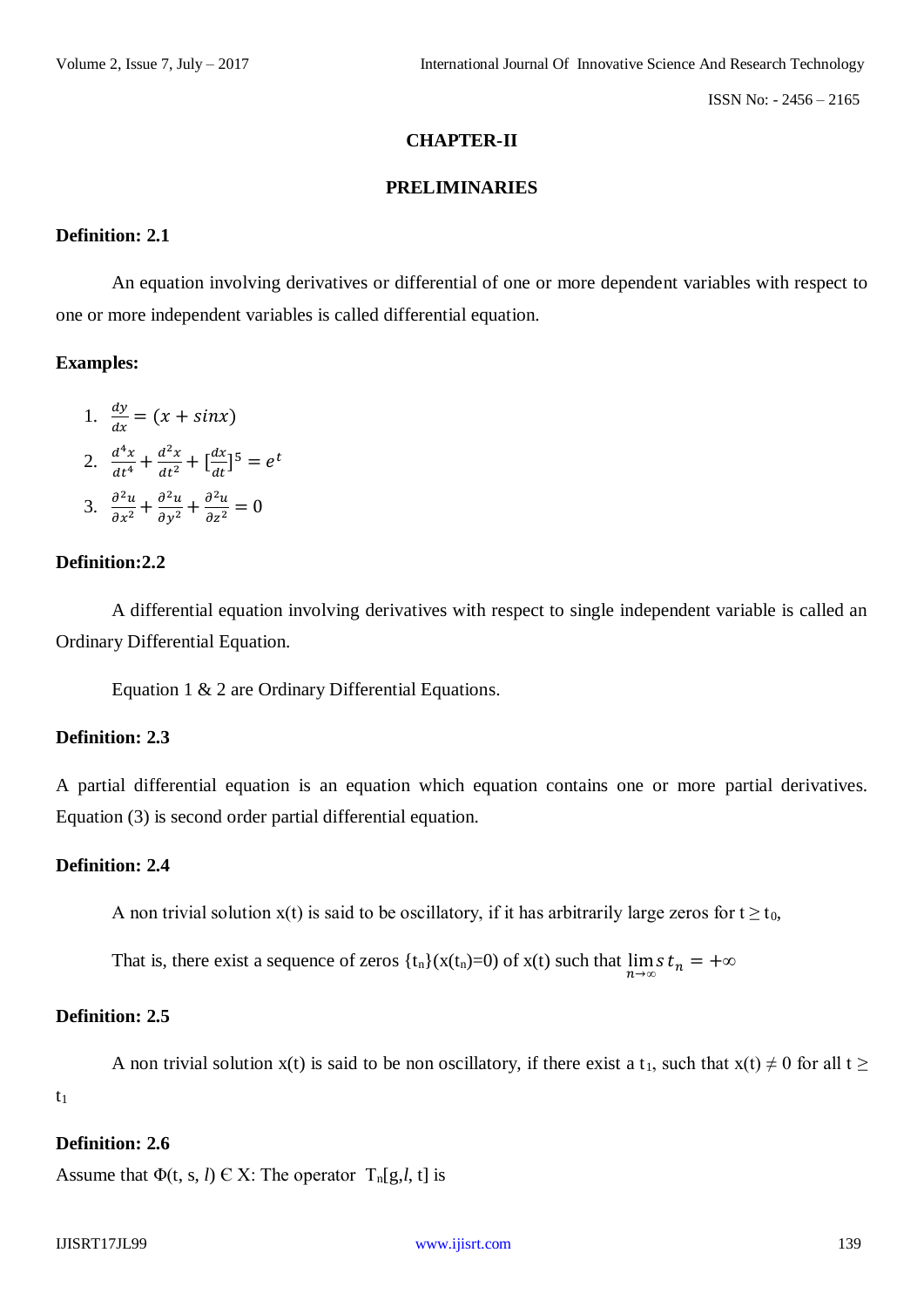defined by

$$
T_n[g, l, t] = \int_l^t \Phi^n(t, s, l) g(s) ds,
$$
  
for  $n \ge 1, t \ge s \ge l \ge t_0$  and  $g \in C([t_0, \infty), R)$ .s

# **Definition: 2.7**

The function  $\varphi = \varphi(t, s, l)$  is defined by

$$
\frac{\partial \Phi(t,s,l)}{\partial s} = \varphi(t,s,l) \Phi(t,s,l)
$$

It is easy to verify that  $T_n[\cdot; l, t]$  is a linear operator and that it satisfies

 $T_n[g', l, t] = -nT_n[g\varphi; l, t]$ , for  $g \in C^1([t_0,\infty), R)$ .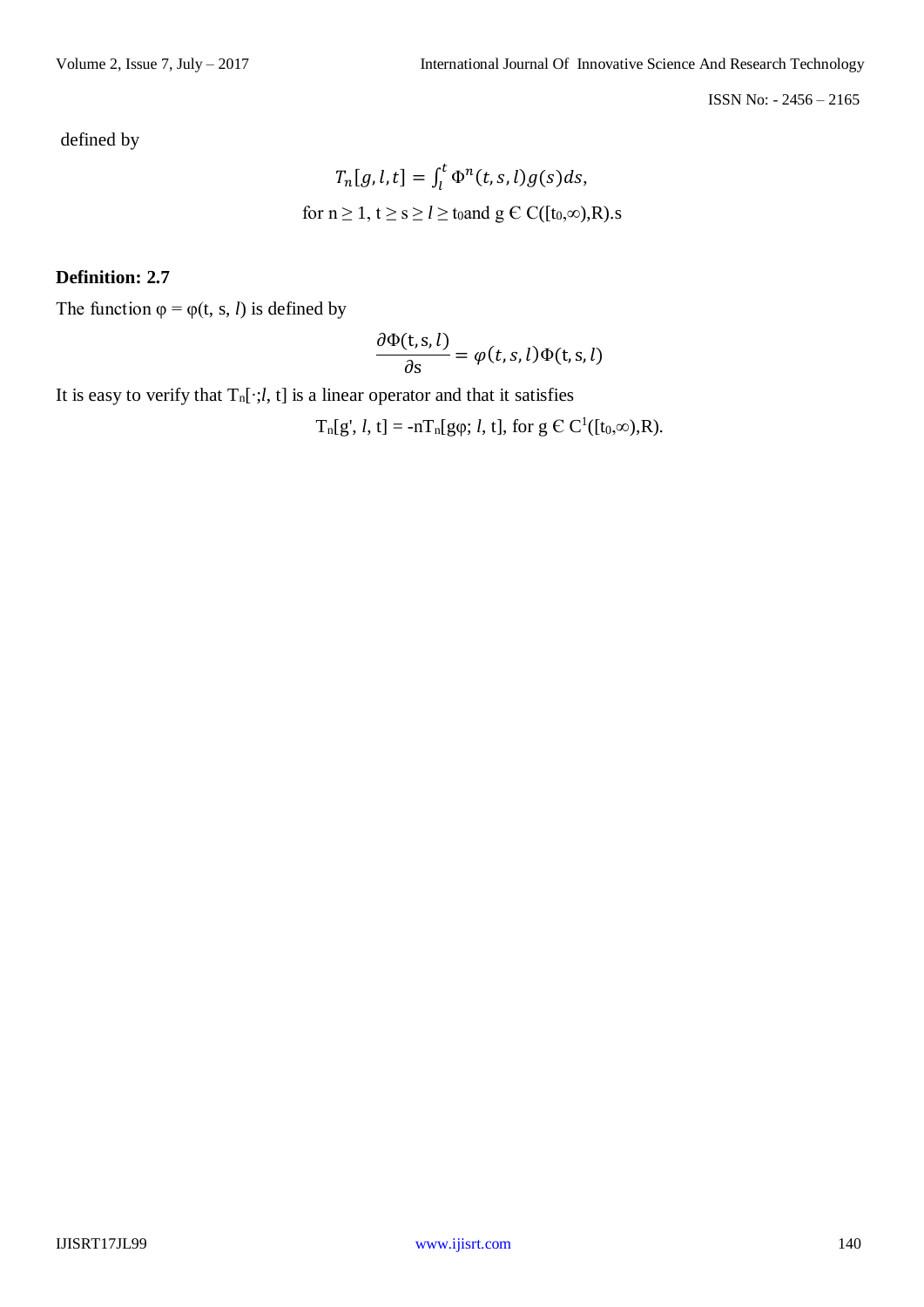# **CHAPTER-III**

# **OSCILLATION CRITERIA FOR SECOND ORDER NONLINEAR NEUTRAL DELAY DIFFERENTIAL EQUATIONS**

In this chapter, we give some new oscillation results for (1.6).

We start with the following oscillation results.

#### **Theorem:3.1**

Assume that  $\sigma(t) \leq \tau(t)$  for  $t \geq t_0$ : Further, suppose that there exists a function  $g \in C^1$  ([ $t_0, \infty$ ), R)such that for some  $\beta \ge 1$  and some H  $\epsilon$  H, one has

$$
\lim_{t \to \infty} \sup \frac{1}{H(t,t_0)} \int_{t_0}^t \left[ H(t,s) \psi(s) - \left( 1 + \frac{p_0}{\tau_0} \right) \frac{\beta}{4\sigma'(s)} u(s) h^2(t,s) \right] ds = \infty \tag{3.1}
$$

where  $\psi(t) := u(t) \{ k \ Q(t) + (1 + p_0/\tau_0) [\sigma'(t)g^2(t) - g'(t)] \},$ 

Q(t):= min {q(t), q ( $\tau$ (t))}, u (t) :=exp {2 $\int_{t_0}^{t} \sigma'(s)g(s)ds$ }  $\int_{t_0}^{\tau} \sigma'(s)g(s)ds$ .

Then every solution of

 $(x(t) + p(t)x (\tau(t)))'' + q(t)f(x(\sigma(t))) = 0, t \ge t_0$ , is oscillatory.

## **Proof:**

Let x be a non oscillatory solution of

 $(x(t) + p(t)x(\tau(t)))'' + q(t)f(x(\sigma(t))) = 0, t \ge t_0,$ .

Without loss of generality, we assume that there exists  $t_1 \geq t_0$  such that

 $x(t) > 0$ ,  $x(\tau(t)) > 0$ ,  $x(\sigma(t)) > 0$ , for all  $t \ge t_1$ : Define

 $z(t) = x(t) + p(t)x(\tau(t))$  for  $t \ge t_0$ , then  $z(t) > 0$  for  $t \ge t_1$ .

From (1.6), we have

 $z''(t)+q(t)f(x(\sigma(t)))=0, t \geq t_1$ 

then by (b), we have

$$
z''(t) = -q(t)f(x(\sigma(t)))
$$
  
\n
$$
z''(t) \le -kq(t)x(\sigma(t)) \le 0, t \ge t_1
$$
\n(3.2)

It is obvious that  $z''(t) \le 0$  and  $z(t) > 0$  for  $t \ge t_1$ 

Implies  $z'(t) > 0$  for  $t > t_1$ .

Using (3.2) and the condition (b), there exists  $t_2 \ge t_1$  such that for  $t \ge t_2$ ,

We get

$$
0 = z''(t) + q(t)f(x(\sigma(t)))
$$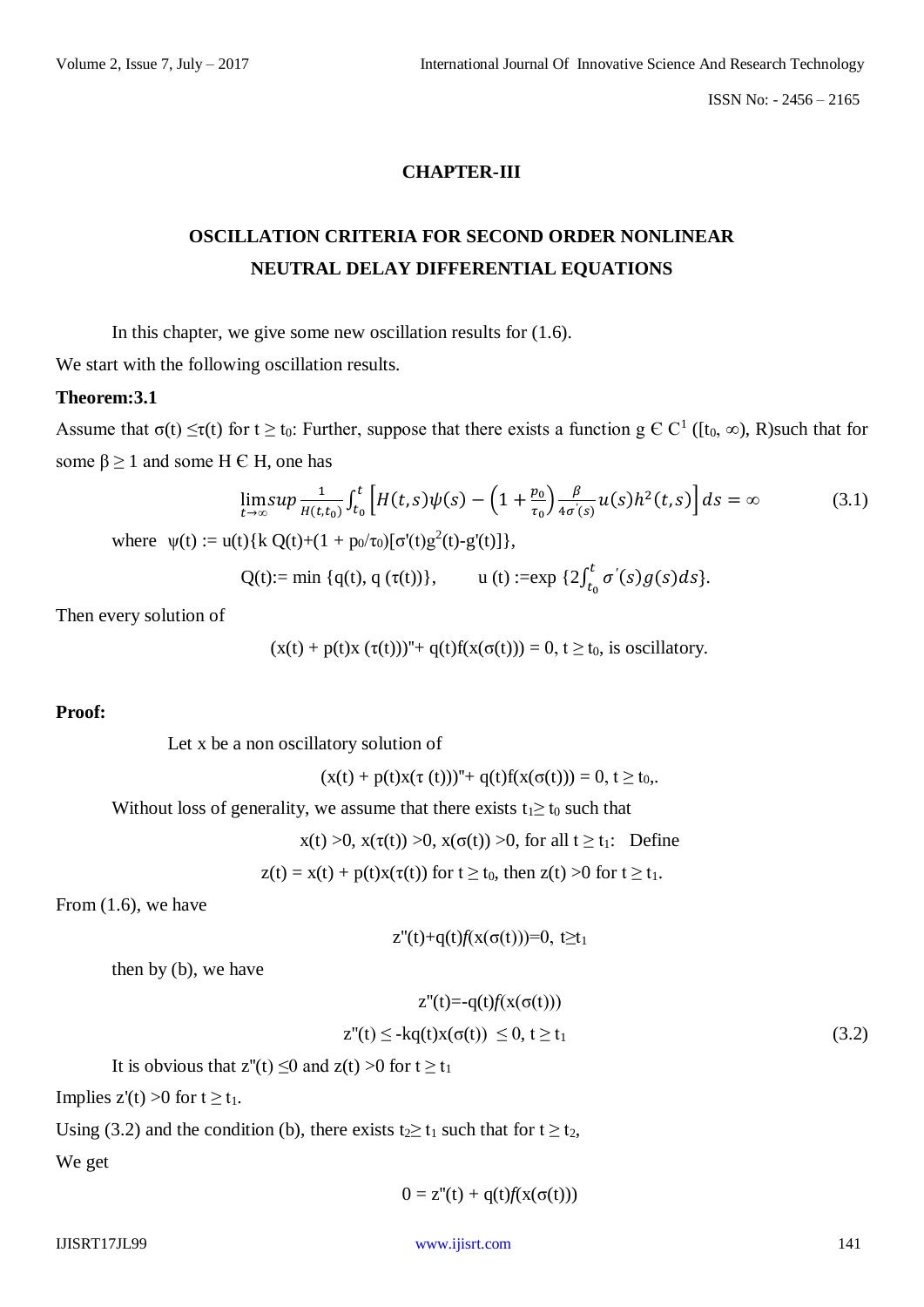$$
= z''(t) + q(t)f(x(\sigma(t))) + p_0[z''(\tau(t)) + q(\tau(t))f(x(\sigma(\tau(t))))]
$$
  
\n
$$
= [z(t) + p_0z(\tau(t))]'' + q(t)f(x(\sigma(t))) + p_0q(\tau(t))f(x(\sigma(\tau(t))))
$$
  
\n
$$
\geq [z(t) + \frac{p_0}{\tau_0}z(\tau(t))]'' + k[q(t)x(\sigma(t)) + p_0q(\tau(t))x(\tau(\sigma(t)))]
$$
  
\n
$$
\geq [z(t) + \frac{p_0}{\tau_0}z(\tau(t))]'' + kQ(t)[x(\sigma(t)) + p_0x(\tau(\sigma(t)))]
$$
  
\n
$$
\geq [z(t) + \frac{p_0}{\tau_0}z(\tau(t))]'' + kQ(t)z(\sigma(t)).
$$
\n(3.3)

We introduce a generalized Riccati transformation

$$
\omega(t) = u(t) \left[ \frac{z'(t)}{z(\sigma(t))} + g(t) \right]
$$
\n(3.4)

Note that  $\sigma(t) \leq t$ . Then we have  $z''(t) \leq z'(\sigma(t))$  Differentiating (3.4), Thus, there exists  $t_3 \geq t_1$  such that for all  $t \geq t_3$ ,

$$
\omega'(t) = u'(t) \left[ \frac{z'(t)}{z(\sigma(t))} + g(t) \right]
$$
  
+u(t) \left[ \frac{z''(t)z(\sigma(t)) - z'(t)z'(\sigma(t))\sigma'(t)}{[z(\sigma(t))]^2} + g'(t) \right]   

$$
\leq u(t) \frac{z''(t)}{z(\sigma(t))} - u(t) \left[ \sigma'(t) \left( \frac{z'(t)}{z(\sigma(t))} \right)^2 + g'(t) \right] + u'(t) \frac{w(t)}{u(t)}
$$
  

$$
\omega'(t) \leq 2\sigma'(t)g(t)\omega(t) + u(t) \left\{ \frac{z''(t)}{z(\sigma(t))} - \sigma'(t) \left[ \frac{\omega(t)}{u(t)} - g(t) \right]^2 + g'(t) \right\}
$$
  
= 
$$
u(t) \frac{z''(t)}{z(\sigma(t))} + u(t) \left[ -\sigma'(t)g^2(t) + g'(t) \right] - \sigma'(t) \frac{\omega^2(t)}{u(t)}
$$
(3.5)

Similarly, we introduce another generalized Riccati transformation

$$
v(t) = u(t) \left[ \frac{z'(\tau(t))}{z(\sigma(t))} + g(t) \right]
$$
\n(3.6)

Differentiating (3.6), note that  $\sigma(t) \le \tau$  (t), by (3.2) we have

 $z'(\sigma(t)) \geq z'(\tau(t))$ , then for all sufficiently large t, one has

$$
v'(t) = u'(t)\left[\frac{z^{'}(\tau(t))}{z(\sigma(t))} + g(t)\right] + u(t)\left[\frac{z^{''}(\tau(t))\tau^{'}(t)z(\sigma(t)) - z^{'}(\sigma(t))z^{'}(\tau(t))\sigma^{'}(t)}{[z(\sigma(t))]} + g^{'}(t)\right]
$$
  
\n
$$
v'(t) \le -2\sigma'(t)g(t)v(t) + u(t)\left\{\tau_0 \frac{z^{''}(\tau(t))}{z(\sigma(t))} - \sigma^{'}(t) \left[\frac{v(t)}{u(t)} - g(t)\right]^{2} + g^{'}(t)\right\}
$$
  
\n
$$
= \tau_0 u(t) \frac{z^{''}(\tau(t))}{z(\sigma(t))} + u(t)\left[-\sigma^{'}(t)g^{2}(t) + g^{'}(t)\right] - \sigma^{'}(t)\frac{v^{2}(t)}{u(t)}
$$
(3.7)

From  $(3.5)$  and  $(3.7)$ , we have

$$
\left[\omega(t) + \frac{p_0}{\tau_0} \nu(t)\right]' \leq \frac{u(t)}{z(\sigma(t))} [z(t) + \frac{p_0}{\tau_0} z(\tau(t))]^{n}
$$

$$
+ (1 + \frac{p_0}{\tau_0}) u(t) [-\sigma'(t)g^2(t) + g'(t)] - \frac{\sigma'(t)\omega^2(t)}{u(t)} - \frac{p_0}{\tau_0} \frac{\sigma'(t)\nu^2(t)}{u(t)}
$$

By (3.3) and the above inequality, we obtain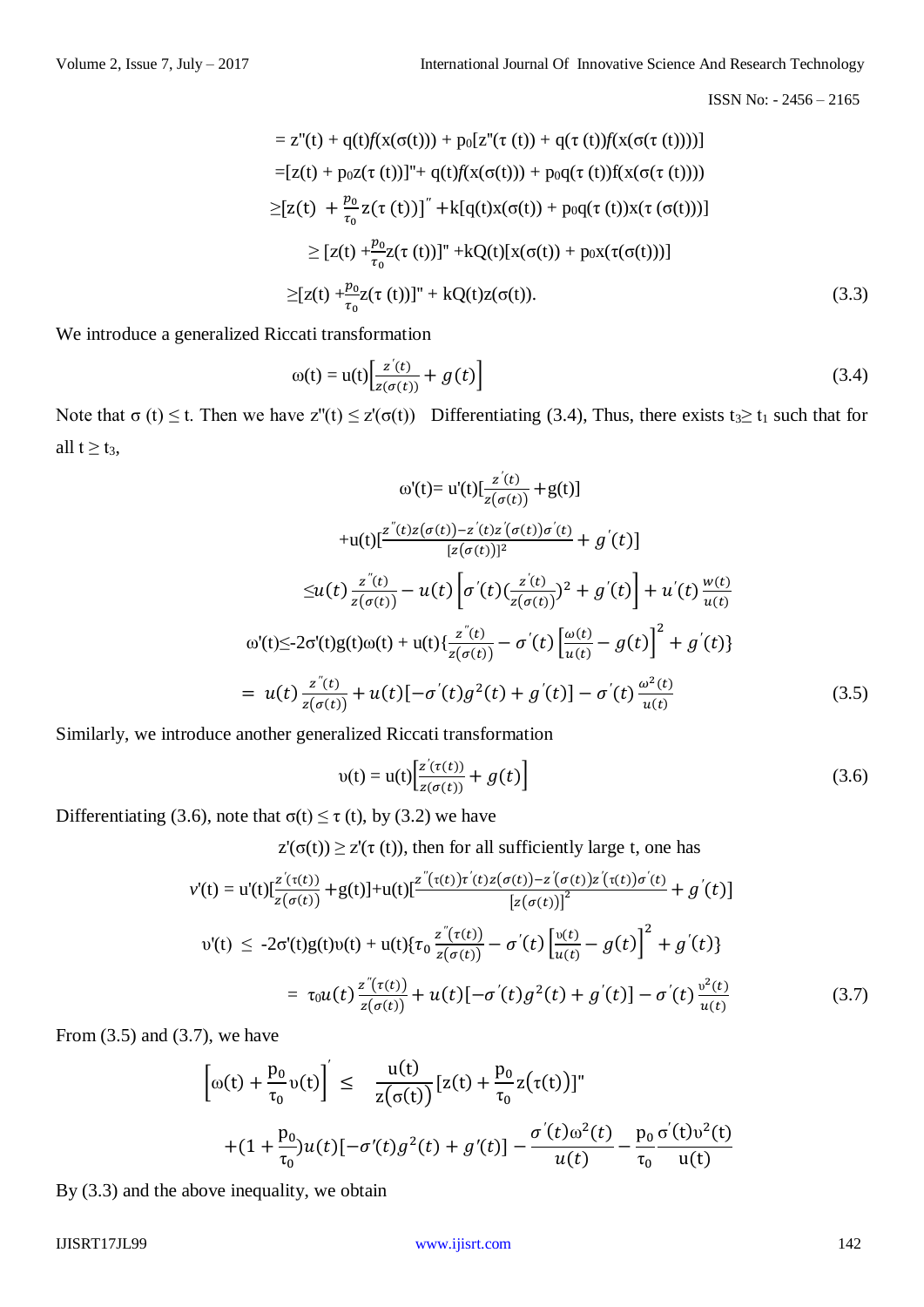$$
\left[\omega(t) + \frac{p_0}{\tau_0} \nu(t)\right]' \le -\psi(t) - \frac{\sigma'(t)\omega^2(t)}{u(t)} - \frac{p_0}{\tau_0} \frac{\sigma'(t)\nu^2(t)}{u(t)}\tag{3.8}
$$

Multiplying (3.8) by H(t, s) and integrating from T to t, we have, for any  $\beta \ge 1$  and for all  $t \ge T \ge t_3$ ,

$$
\int_{T}^{t} H(t,s)\psi(s)ds \leq -\int_{T}^{t} H(t,s)\omega'(s)ds - \int_{T}^{t} H(t,s)\frac{\sigma'(s)\omega^{2}(s)}{u(s)}ds
$$
\n
$$
-\frac{p_{0}}{\tau_{0}}\int_{T}^{t} H(t,s)\omega'(s)ds - \frac{p_{0}}{\tau_{0}}\int_{T}^{t} H(t,s)\frac{\sigma'(s)\omega^{2}(s)}{u(s)}ds
$$

Using integration by parts we get,

$$
\int_{T}^{t} H(t,s)\psi(s)ds = -H(t,s)\omega(s)|_{T}^{t} - \int_{T}^{t} \left[ -\frac{\partial H(t,s)}{\partial(s)}\omega(s) + H(t,s)\frac{\sigma'(s)\omega^{2}(s)}{u(s)} \right]ds
$$
\n
$$
-\frac{p_{0}}{\tau_{0}}H(t,s)\upsilon(s)|_{T}^{t} - \frac{p_{0}}{\tau_{0}}\int_{T}^{t} \left[ -\frac{\partial H(t,s)}{\partial(s)}\upsilon(s) + H(t,s)\frac{\sigma'(s)\upsilon^{2}(s)}{u(s)} \right]ds
$$

Since  $H(t,t)=0$ 

$$
= H(t, T)\omega(T) - \int_{T}^{t} [h(t, s)\sqrt{H(t, s)}\omega(s) + H(t, s)\frac{\sigma'(s)\omega^{2}(s)}{u(s)}]ds
$$
  
+  $\frac{p_{0}}{\tau_{0}}H(t, T)v(T)\frac{p_{0}}{\tau_{0}}\int_{T}^{t} [h(t, s)\sqrt{H(t, s)}v(s) + H(t, s)\frac{\sigma'(s)v^{2}(s)}{u(s)}]ds$   
=  $H(t, T)\omega(T) - \int_{T}^{t} [\frac{H(t, s)\sigma'(s)}{\beta u(s)}\omega(s) + \sqrt{\frac{\beta u(s)}{4\sigma'(s)}}h(t, s)]^{2}ds$   
+  $\int_{T}^{t} \frac{\beta u(s)}{4\sigma'(s)}h^{2}(t, s)ds - \int_{T}^{t} \frac{(\beta - 1)\sigma'(s)H(t, s)}{\beta u(s)}\omega^{2}(s)ds$   
+  $\frac{p_{0}}{\tau_{0}}H(t, T)v(T) - \frac{p_{0}}{\tau_{0}}\int_{T}^{t} [\frac{H(t, s)\sigma'(s)}{\beta u(s)}v(s) + \sqrt{\frac{\beta u(s)}{4\sigma'(s)}}h(t, s)]^{2}ds$   
+  $\frac{p_{0}}{\tau_{0}}\int_{T}^{t} \frac{\beta u(s)}{4\sigma'(s)}h^{2}(t, s)ds - \frac{p_{0}}{\tau_{0}}\int_{T}^{t} \frac{(\beta - 1)\sigma'(s)H(t, s)}{\beta u(s)}v^{2}(s)ds$  (3.9)

From the above inequality and using monotonicity of H, for all  $t \ge t_3$ , we obtain

$$
\int_{t_3}^t [H(t,s)\psi(s) - (1+\frac{p_0}{\tau_0})\frac{\beta}{4\sigma'(s)}u(s)h^2(t,s)]ds \le H(t,t_0)|\omega(t_3)| + \frac{p_0}{\tau_0}H(t,t_0)|
$$

and, for all  $t \geq t_3$ ,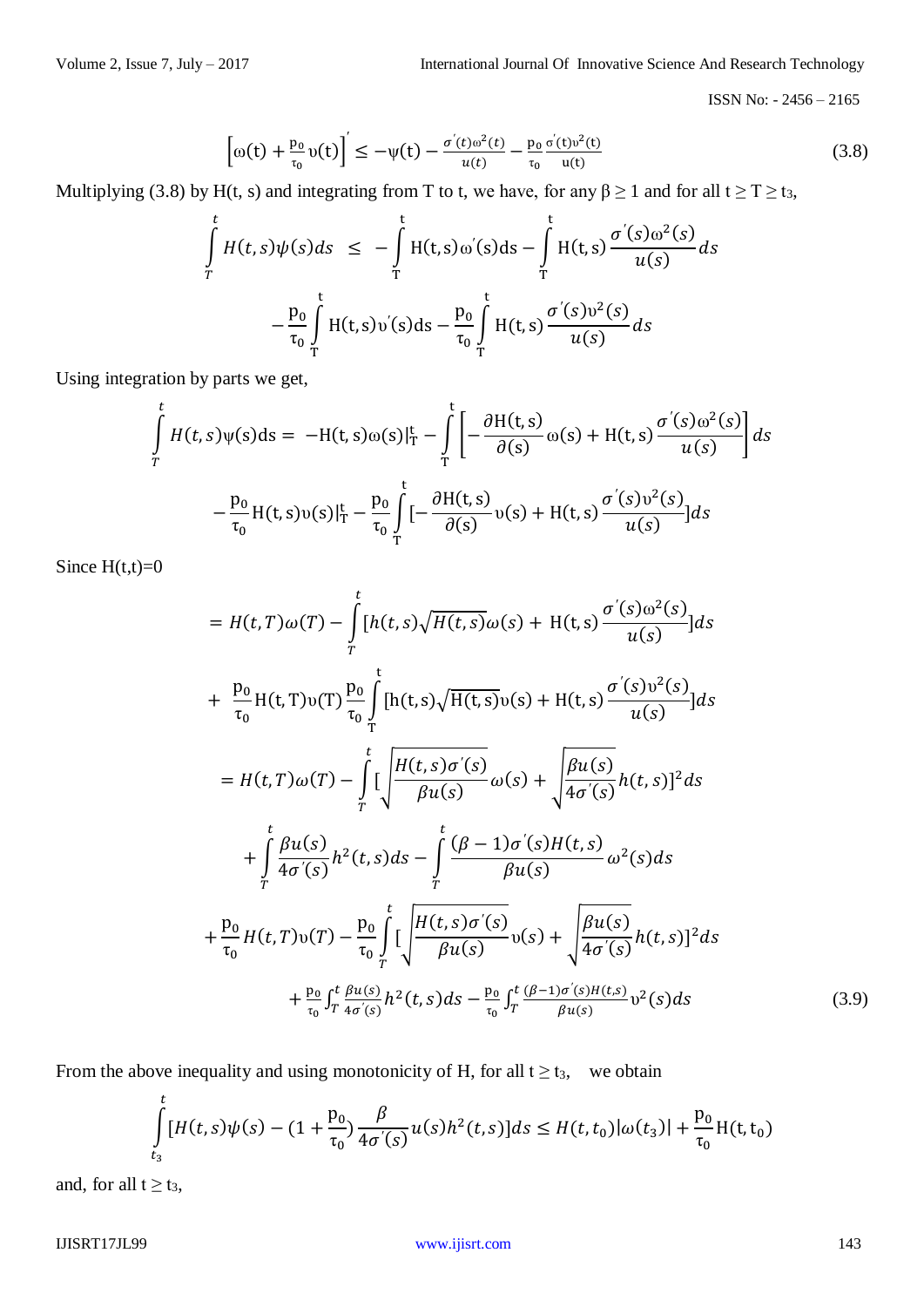$$
\int_{t_0}^t [H(t,s)\psi(s) - (1 + \frac{p_0}{\tau_0})\frac{\beta}{4\sigma'(s)}u(s)h^2(t,s)]ds
$$
\n
$$
\leq H(t,t_0)[\int_{t_0}^{t_3} |\psi(s)|ds + |\omega(t_3)| + \frac{p_0}{\tau_0}|v(t_3)|]
$$
\n(3.10)

By (3.10),

$$
\lim_{t \to \infty} \sup \frac{1}{H(t, t_0)} \int_{t_0}^t [H(t, s)\psi(s) - (1 + \frac{p_0}{\tau_0}) \frac{\beta}{4\sigma'(s)} u(s) h^2(t, s)] ds
$$
\n
$$
\leq \int_{t_0}^{t_3} |\psi(s)| ds + |\omega(t_3)| + \frac{p_0}{\tau_0} |v(t_3)| < \infty. \text{ This contradicts to}
$$
\n
$$
\lim_{t \to \infty} \sup \frac{1}{H(t, t_0)} \int_{t_0}^t [H(t, s)\psi(s) - \left(1 + \frac{p_0}{\tau_0}\right) \frac{\beta}{4\sigma'(s)} u(s) h^2(t, s)] ds = \infty,
$$

This completes the proof.

# **Corollary: 3.1**

Suppose that  $\sigma(t) \leq \tau(t)$  for  $t \geq t_0$ . Furthermore, assume that there exists a function  $g \in C^1([t_0,\infty),R)$ such that for some integer n > 2 and some  $\beta \ge 1$ ,

$$
\lim_{t \to \infty} \sup t^{1-n} \int_{t_0}^t (t-s)^{n-3} [(t-s)^2 \psi(s)]
$$
  
-(1 +  $\frac{p_0}{\tau_0} \frac{\beta(n-1)^2}{4\sigma'(s)} u(s)] ds = \infty$ ,  
where,  $\psi(t) := u(t) \{ kQ(t) + (1 + p_0/\tau_0) [\sigma'(t)g^2(t) - g'(t)] \},$   
 $Q(t) := \min \{ q(t), q(\tau(t)) \},$   
 $u(t) := \exp\{ 2 \int_{t_0}^t \sigma'(s) g(s) ds \}.$ 

Then every solution of

$$
(x(t) + p(t)x(\tau(t)))'' + q(t)f(x(\sigma(t))) = 0, t \ge t_0,
$$

Isoscillatory.

## **Proof:**

By theorem (3.1), we have

$$
\lim_{t \to \infty} \sup \frac{1}{(t - t_0)^{n-1}} \int_{t_0}^t [(t - s)^{n-1} \psi(s) - (1 + \frac{p_0}{\tau_0}) \frac{\beta}{4\sigma'(s)} (n - 1)^2 (t - s)^{n-3} u(s)] ds,
$$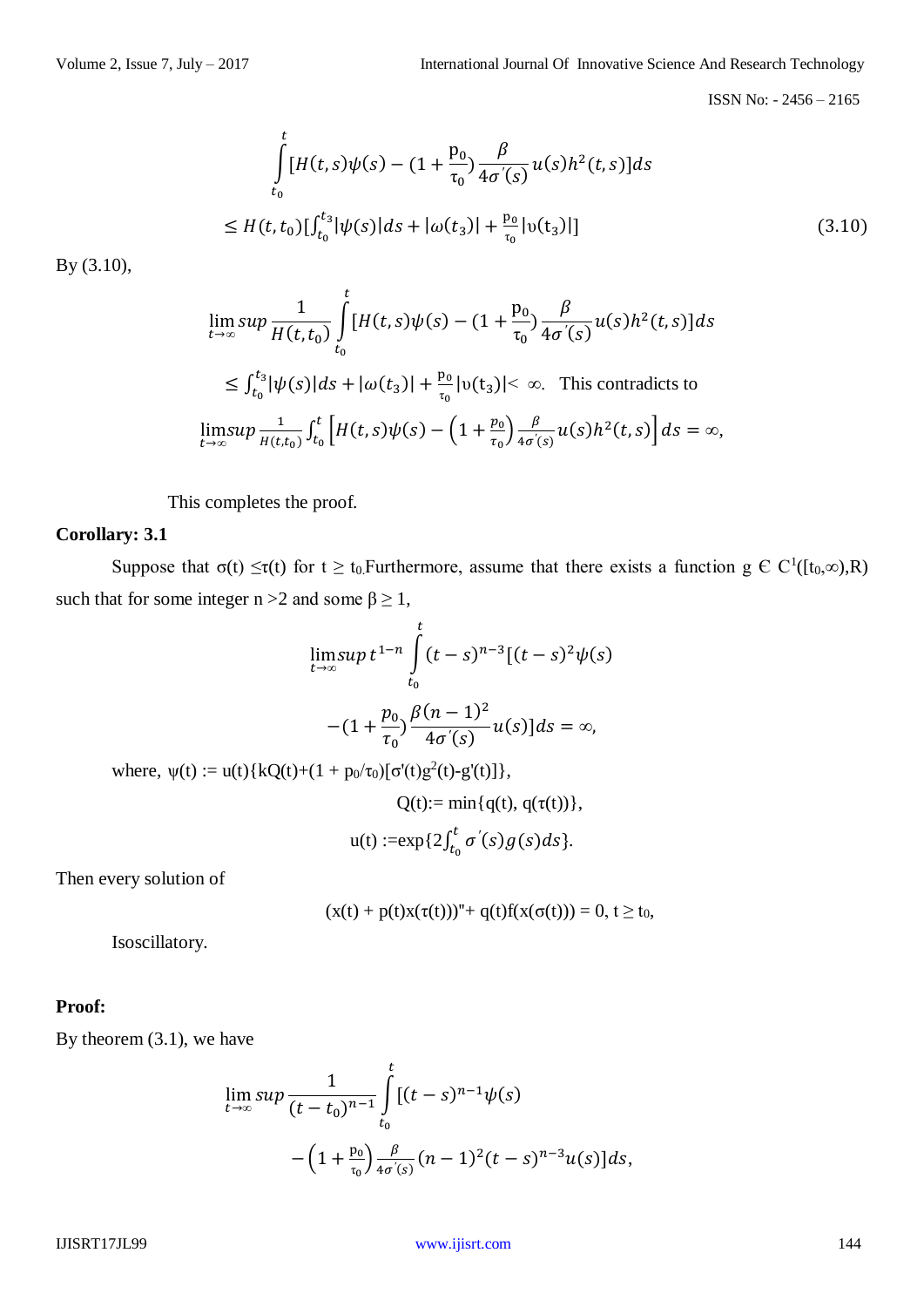$$
= \lim_{t \to \infty} \sup t^{1-n} \int_{t_0}^t (t-s)^{n-3} [(t-s)^2 \psi(s) - (1+\frac{p_0}{\tau_0}) \frac{\beta(n-1)^2}{4\sigma'(s)} u(s)] ds = \infty
$$

# **Example: 3.2**

Consider the second-order neutral differential equation

$$
[x(t) + (3 + \sin t)x(t - \tau)]'' + \frac{\gamma}{t^2}x(t - \sigma) = 0, t \ge 1,
$$
 (3.11)

Where  $\sigma \geq \tau$ ,  $\gamma > 0$ 

Let p(t) = 3 + sin t, q(t) = 
$$
\frac{y}{t^2}
$$
, f(x) = x, g(t) =  $\frac{-1}{2t}$   
\nThenu(t) = exp{-2  $\int_{t_0}^{t} g(t) dt$ }  
\n= exp{-2  $\int_{t_0}^{t} \frac{-1}{2t} dt$ }  
\n= exp(log t)  
\n= t,

$$
\psi(t) = u(t) \left\{ kQ(t) + \left( 1 + \frac{p_0}{\tau_0} \right) [\sigma'(t)g^2(t) - g'(t)] \right\}
$$

$$
= t \left\{ k \frac{\gamma}{t^2} + \left( 1 + \frac{p_0}{\tau_0} \right) [ (1) \frac{1}{4t^2} - \frac{1}{2t^2} ] \right\}
$$

$$
\text{Taking k=1, p=4 and } \tau_0 = \tau'(t) = 1 \text{ we have,}
$$

$$
\Psi(t) = (\gamma - 5/4)/t.
$$

Applying Corollary 3.1 with  $n = 3$ , for any  $\beta \ge 1$ ,

$$
\lim_{t \to \infty} \sup t^{1-n} \int_{t_0}^{t} (t-s)^{n-3} [(t-s)^2 \psi(s)]
$$
  
-(1 +  $\frac{p_0}{\tau_0}$ )  $\frac{\beta(n-1)^2}{4\sigma'(s)} u(s)$  ]ds  
=  $\lim_{t \to \infty} \sup t^{-2} \int_{1}^{t} (t-s)^0 [(t-s)^2 \frac{(\gamma - \frac{5}{4})}{s} - \beta s] ds$   
=  $\lim_{t \to \infty} \sup t^{-2} \int_{1}^{t} [(t^2 - 2ts + s^2) \frac{(\gamma - \frac{5}{4})}{s} - \beta s] ds$   
=  $\lim_{t \to \infty} \sup t^{-2} [(t^2 \log s - 2ts + \frac{s^2}{2}) (\gamma - \frac{5}{4}) - \beta \frac{s^2}{2}]_{1}^{t}$ 

$$
= \lim_{t \to \infty} \sup t^{-2} \left[ \left( t^2 \log t - 2t^2 + \frac{t^2}{2} \right) \left( \gamma - \frac{5}{4} \right) - \beta \frac{t^2}{2} \right] - \left[ \left( t^2 \log 1 - 2t + \frac{1}{2} \right) \left( \gamma - \frac{5}{4} \right) - \beta \frac{1}{2} \right]
$$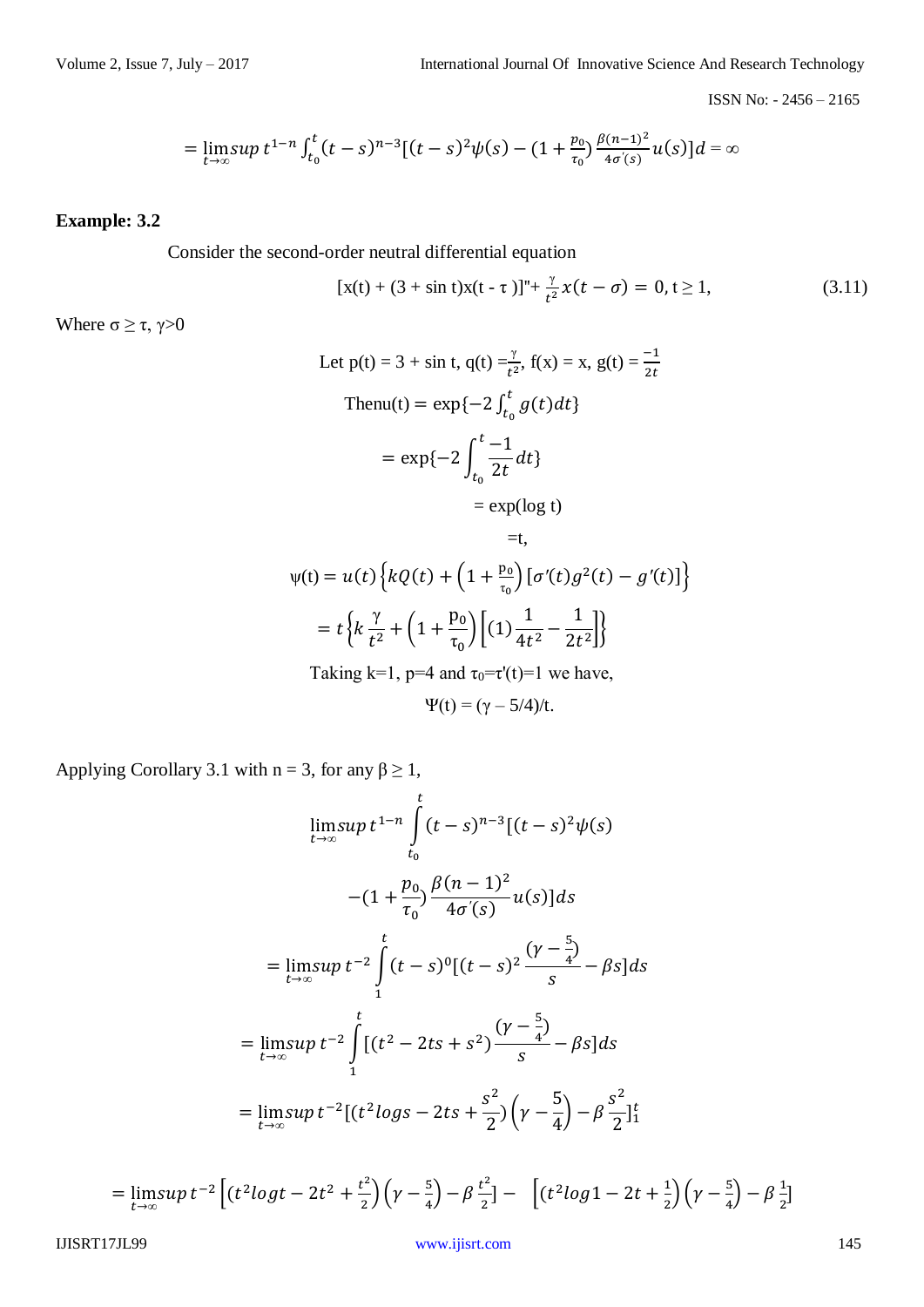$$
=\infty
$$
, for  $\gamma$ >5/4.

Hence,

$$
[x(t) + (3 + \sin t)x(t - \tau)]^{n} + \frac{\gamma}{t^{2}}x(t - \sigma) = 0, t \ge 1, \text{ is oscillatory for } \gamma > 5/4.
$$

Corollary 3.1 can be applied to the second-order

Euler Differential Equation

$$
x''(t) + \frac{\gamma}{t^2}x(t) = 0, t \ge 1,
$$
\n(3.12)

where  $\gamma > 0$ . Let  $p(t) = 0$ ,  $q(t) = \gamma/t^2$ ,  $f(x) = x$ ,  $g(t) = -1/(2t)$ Then  $u(t) = t$ ,  $\Psi(t) = (\gamma - 1/4)/t$ . Take  $k = 1$ ,  $p_0 = 0$ .

Applying Corollary 4.1 with  $n = 3$ , for any  $\beta \ge 1$ ,

$$
\limsup_{t \to \infty} t^{1-n} \int_{t_0}^t (t-s)^{n-3} [(t-s)^2 \psi(s) - \frac{\beta (n-1)^2 (1+p_0)}{4} u(s)] ds
$$
  
= 
$$
\lim_{t \to \infty} \sup \frac{1}{t^2} \int_1^t \left[ \left( \gamma - \frac{1}{4} \right) \frac{(t-s)^2}{s} - \beta s \right] ds = \infty \text{ For } \gamma > 1/4.
$$

Hence, x<sup>2</sup> (t)  $+\frac{\gamma}{t^2}$  x (t) = 0, t  $\geq$  1 is oscillatory for  $\gamma$  > 1/4.

It may happen that assumption (3.1) is not satisfied, or it is not easy to verify, consequently, Theorem 3.1 does not apply or is difficult to apply. The following results provide some essentially new oscillation criteria for equation

$$
(x(t) + p(t)x(\tau(t)))'' + q(t)f(x(\sigma(t))) = 0, t \ge t_0.
$$

# **Theorem 3.2**

Assume that  $\sigma(t) \le \tau$  (t) for  $t \ge t_0$ , and for some H  $\in$  H,

$$
0 < \inf_{s \ge t_0} \left[ \liminf_{t \to \infty} \frac{H(t,s)}{H(t,t_0)} \right] \le \infty. \tag{3.13}
$$

Further, suppose that there exist functions  $g \in C^1([t_0,\infty),R)$  and  $m \in C([t_0,\infty),R)$  such that for all  $T \ge t_0$ and for some  $\beta > 1$ ,

$$
\lim_{t \to \infty} \sup \frac{1}{H(t,T)} \int_{T}^{t} [H(t,s)\psi(s) - (1 + \frac{p_0}{\tau_0}) \frac{\beta}{4\sigma'(s)} u(s) h^2(t,s)] ds \ge m(T),
$$
\n(3.14)  
\nWhere  $\psi(t) = u(t) \{ kQ(t) + (1 + p_0/\tau_0) [\sigma'(t)g^2(t) - g'(t)] \},$ 

 $Q(t) = min{q(t), q(\tau(t))},$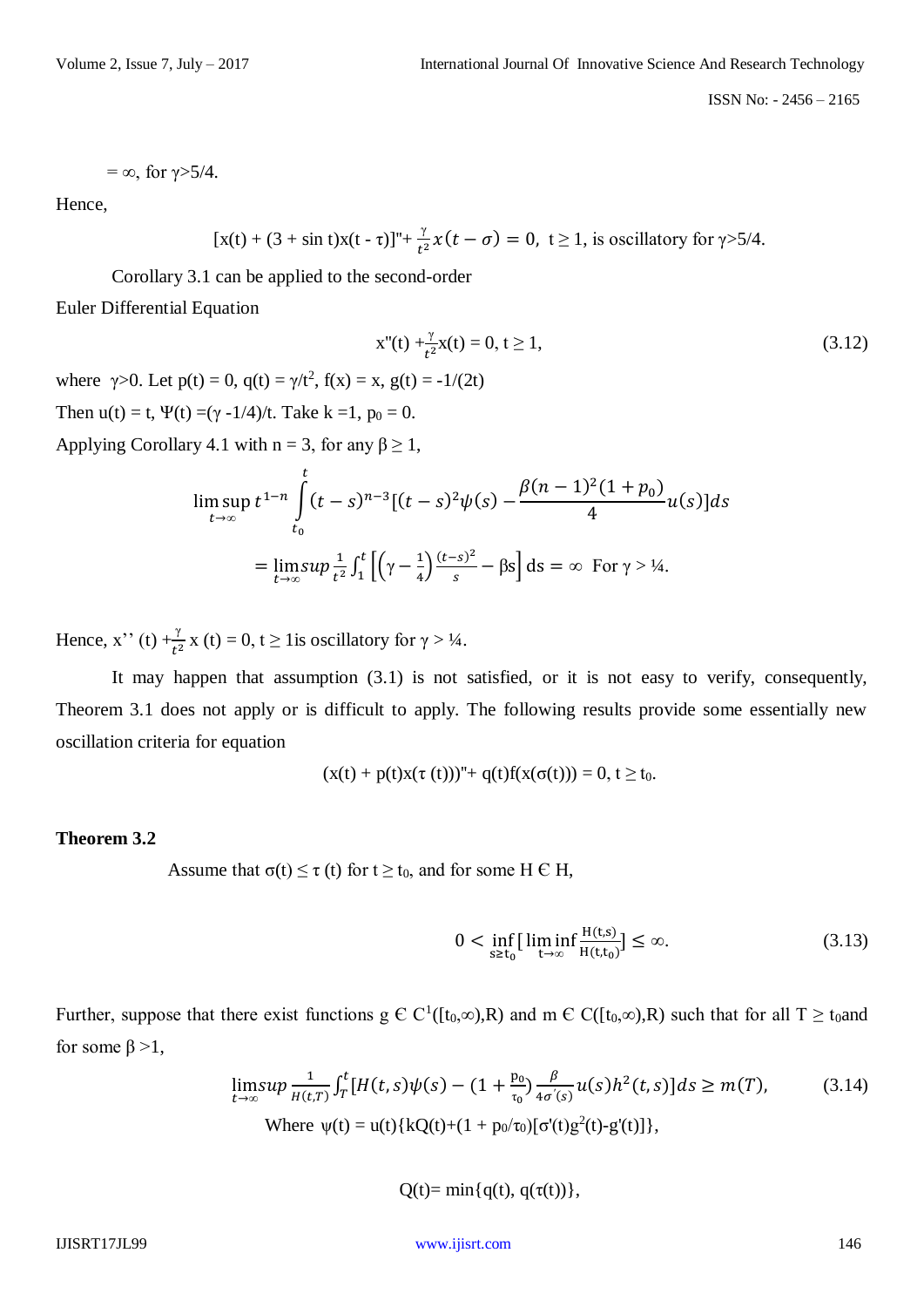$$
u(t) = \exp\{2\int_{t_0}^t \sigma'(s)g(s)ds\}.
$$

Suppose further that

$$
\lim_{t \to \infty} \sup \int_{t_0}^{t} \frac{\sigma'(s) m_+^2(s)}{u(s)} ds = \infty, \tag{3.15}
$$

where  $m_{+}(t) := \max\{m(t), 0\}$ . Then every solution of

$$
(x(t) + p(t)x(\tau(t)))'' + q(t)f(x(\sigma(t))) = 0, t \ge t_0, Isoscillatory.
$$

**Proof:**

Assuming, without loss of generality, that there exists a solution x of

$$
(x(t) + p(t)x(\tau(t)))'' + q(t)f(x(\sigma(t))) = 0, t \ge t_0, \text{ such that } x(t) > 0,
$$
  

$$
x(\tau(t)) > 0, x(\sigma(t)) > 0, \text{ for all } t \ge t_1.
$$

We define the functions

$$
\omega(t) = u(t) \Big[ \frac{z'(t)}{z(\sigma(t))} + g(t) \Big] \text{and}
$$

$$
\upsilon(t) = u(t) \Big[ \frac{z'(\tau(t))}{z(\sigma(t))} + g(t) \Big].
$$

we arrive at the inequality (3.9), which yields for  $t > T \ge t_1$ , sufficiently large

$$
\frac{1}{H(t,T)} \int_{T}^{t} [H(t,s)\psi(s) - (1 + \frac{p_0}{\tau_0}) \frac{\beta}{4\sigma'(s)} u(s) h^2(t,s)] ds
$$
\n
$$
\leq \omega(t) - \frac{1}{H(t,T)} \int_{T}^{t} \frac{(\beta - 1)\sigma'(s)H(t,s)}{\beta u(s)} \omega^2(s) ds + \frac{p_0}{\tau_0} v(t) - \frac{p_0}{\tau_0} \frac{1}{H(t,T)} \int_{T}^{t} \frac{(\beta - 1)\sigma'(s)H(t,s)}{\beta u(s)} v^2(s) ds
$$

Therefore, for  $t > T \ge t_1$ , sufficiently large

$$
\lim_{t \to \infty} \sup \frac{1}{H(t,T)} \int_{T}^{t} [H(t,s)\psi(s) - (1 + \frac{p_0}{\tau_0}) \frac{\beta}{4\sigma'(s)} u(s) h^2(t,s)] ds
$$
\n
$$
\leq \omega(t) + \frac{p_0}{\tau_0} v(t) - \liminf_{t \to \infty} \frac{1}{H(t,T)} \int_{T}^{t} \frac{(\beta - 1)\sigma'(s)H(t,s)}{\beta u(s)} (\omega^2(s) + \frac{p_0}{\tau_0} v^2(s)) ds
$$

It follows from (3.14) that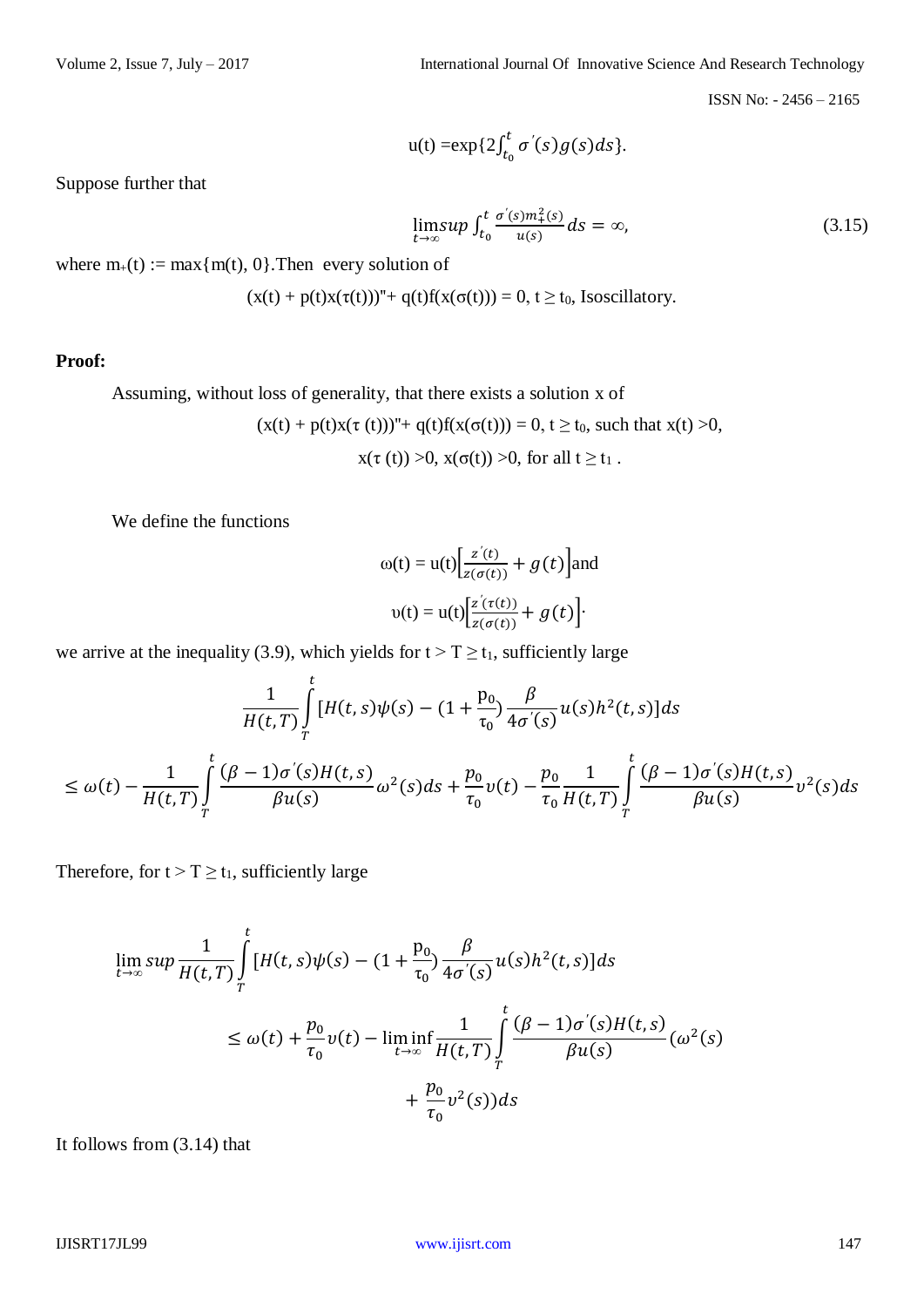$$
\omega(t) + \frac{p_0}{\tau_0} v(t) \ge m(T) + \liminf_{t \to \infty} \frac{1}{H(t,T)} \int_{T}^{t} \frac{(\beta - 1)\sigma'(s)H(t,s)}{\beta u(s)} (\omega^2(s) + \frac{p_0}{\tau_0} v^2(s)) ds
$$

for all  $T \ge t_1$  and for any  $\beta > 1$ . Consequently, for all  $T \ge t_1$ , we obtain

$$
\omega(T) + \frac{p_0}{\tau_0} \upsilon(T) \ge m(T), \qquad \text{and} \tag{3.16}
$$
\n
$$
\liminf_{t \to \infty} \frac{1}{H(t, t_1)} \int_{t_1}^t \frac{\sigma'(s)H(t, s)}{u(s)} (\omega^2(s) + \frac{p_0}{\tau_0} \upsilon^2(s)) ds
$$
\n
$$
\le \frac{\beta}{\beta - 1} \left( \omega(t_1) + \frac{p_0}{\tau_0} \upsilon(t_1) - m(t_1) \right) < \infty \tag{3.17}
$$

In order to prove that

$$
\int_{t_1}^{\infty} \frac{\sigma'(s)}{u(s)} \left( \omega^2(s) + \frac{p_0}{\tau_0} v^2(s) \right) ds < \infty \tag{3.18}
$$

suppose the contrary, that is,

$$
\int_{t_1}^{\infty} \frac{\sigma'(s)}{u(s)} (\omega^2(s) + \frac{p_0}{\tau_0} v^2(s)) ds = \infty
$$
\n(3.19)

Assumption

$$
0 < \inf_{s \ge t_0} \left[ \liminf_{t \to \infty} \frac{H(t, s)}{H(t, t_0)} \right] \le \infty
$$

Existence of a  $\rho$  > 0 such that

$$
\inf_{s \ge t_0} \left[ \liminf_{t \to \infty} \frac{H(t,s)}{H(t,t_0)} \right] > \rho \tag{3.20}
$$

By (3.20), we have

$$
\liminf_{t \to \infty} \frac{H(t,s)}{H(t,t_0)} > \rho > 0,
$$

and there exists a T<sub>2</sub> $\geq$  T<sub>1</sub> such that H(t, T<sub>1</sub>)/H(t, t<sub>0</sub>)  $\geq$   $\rho$ , for all t  $\geq$  T<sub>2</sub>.

On the other hand, by virtue of (3.19), for any positive number κ, there exists a  $T_1 \ge t_1$  such that, for all  $t \ge$  $T_1$ ,

$$
\int_{t_1}^t \frac{\sigma'(s)}{u(s)} (\omega^2(s) + \frac{p_0}{\tau_0} v^2(s)) ds \geq \frac{\kappa}{\rho}.
$$

Using integration by parts, we conclude that, for all  $t \geq T_1$ ,  $\frac{1}{\sqrt{1 + \frac{1}{n}}$  $\frac{1}{H(t,t_1)} \int_{t_1}^{t} \frac{H(t,s)\sigma'(s)}{u(s)}$  $\frac{\partial f(S)}{\partial u(s)}(\omega^2(s) + \frac{p_0}{\tau_0})$  $\int_{t_1}^{t} \frac{H(t,s)\sigma'(s)}{u(s)} (\omega^2(s) + \frac{p_0}{\tau_0} v^2(s)) ds$ 

$$
=\frac{1}{H(t,t_1)}\int\limits_{t_1}^t\left[-\frac{\partial H(t,s)}{\partial s}\right][\int\limits_{t_1}^s\frac{\sigma'(v)}{u(v)}(\omega^2(v)+\frac{p_0}{\tau_0}v^2(v))dv]ds
$$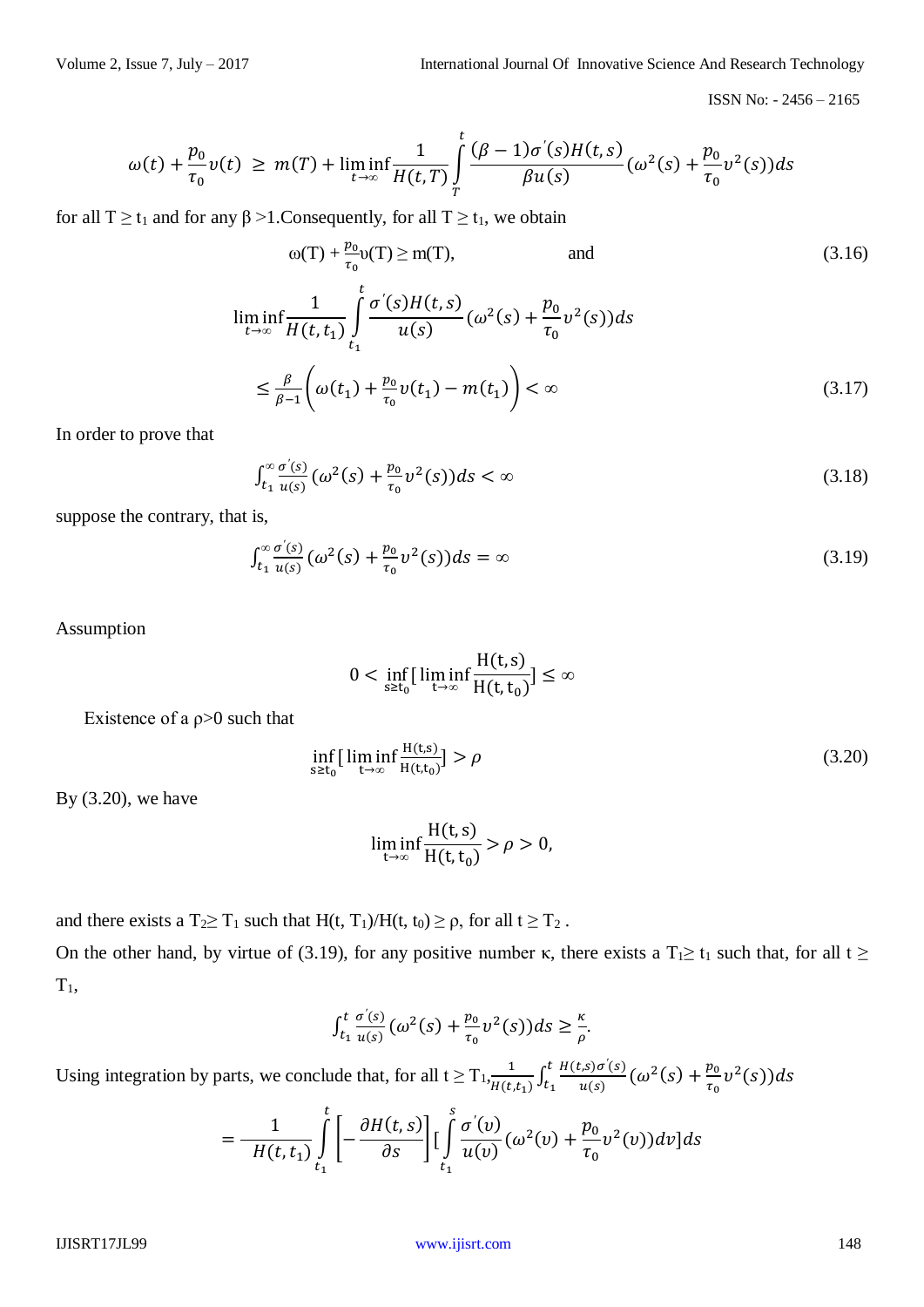$$
\geq \frac{\kappa}{\rho} \frac{1}{H(t,t_1)} \int_{T_1}^t \left[ -\frac{\partial H(t,s)}{\partial s} \right] ds = \frac{\kappa}{\rho} \frac{H(t,T_1)}{H(t,t_1)} \tag{3.21}
$$

It follows from (3.21) that, for all  $t \geq T_2$ ,

$$
\frac{1}{H(t,t_1)}\int_{t_1}^t \frac{H(t,s)\sigma'(s)}{u(s)}(\omega^2(s) + \frac{p_0}{\tau_0}v^2(s))ds \ge \kappa,
$$

Since κis an arbitrary positive constant, we get

$$
\liminf_{t\to\infty}\frac{1}{H(t,t_1)}\int_{t_1}^t\frac{\sigma'(s)H(t,s)}{u(s)}(\omega^2(s)+\frac{p_0}{\tau_0}v^2(s))ds=\infty,
$$

which contradicts (3.17). Consequently, (3.18) holds, so

$$
\int_{t_1}^{\infty} \frac{\sigma'(s)}{u(s)} \omega^2(s) ds < \infty, \qquad \int_{t_1}^{\infty} \frac{\sigma'(s)}{u(s)} \omega^2(s) ds < \infty
$$

and, by virtue of (3.16)

$$
\int_{t_1}^{\infty} \frac{\sigma'(s)m_+^2(s)}{u(s)} ds \le \int_{t_1}^{\infty} \frac{\sigma'(s)\omega^2(s) + \left(\frac{p_0}{\tau_0}\right)^2 \sigma'(s)v^2(s) + \frac{2p_0}{\tau_0} \sigma'(s)\omega(s)v(s)}{u(s)} ds
$$

$$
\leq \int_{t_1}^{\infty} \frac{\sigma'(s) \omega^2(s) + \left(\frac{p_0}{\tau_0}\right)^2 \sigma'(s) \nu^2(s) + \frac{p_0}{\tau_0} \sigma'(s) [\omega^2(s) + \nu^2(s)]}{u(s)} ds < \infty,
$$

which contradicts  $(3.15)$ . This completes the proof.

Choosing H as in Corollary 3.1, it is easy to verify that condition (3.13) is satisfied because, for any  $s \ge t_0$ ,

$$
\lim_{t \to \infty} \frac{H(t,s)}{H(t,t_0)} = \lim_{t \to \infty} \frac{(t-s)^{n-1}}{(t-t_0)^{n-1}} = 1.
$$

Consequently, we have the following result.

# **Corollary:3.2**

Suppose that  $\sigma(t) \le \tau(t)$  for  $t \ge t_0$ . Furthermore, assume that there exist functions  $g \in C^1([t_0,\infty),R)$  and m  $\in$  C([t<sub>0</sub>, $\infty$ ),R) such that for all T  $\geq$  t<sub>0</sub>, for some integer n >2

and some  $\beta$  ≥ 1,  $\limsup_{t \to \infty} t^{1-n} \int_T^t (t-s)^{n-3} [(t-s)^2 \psi(s)]$ T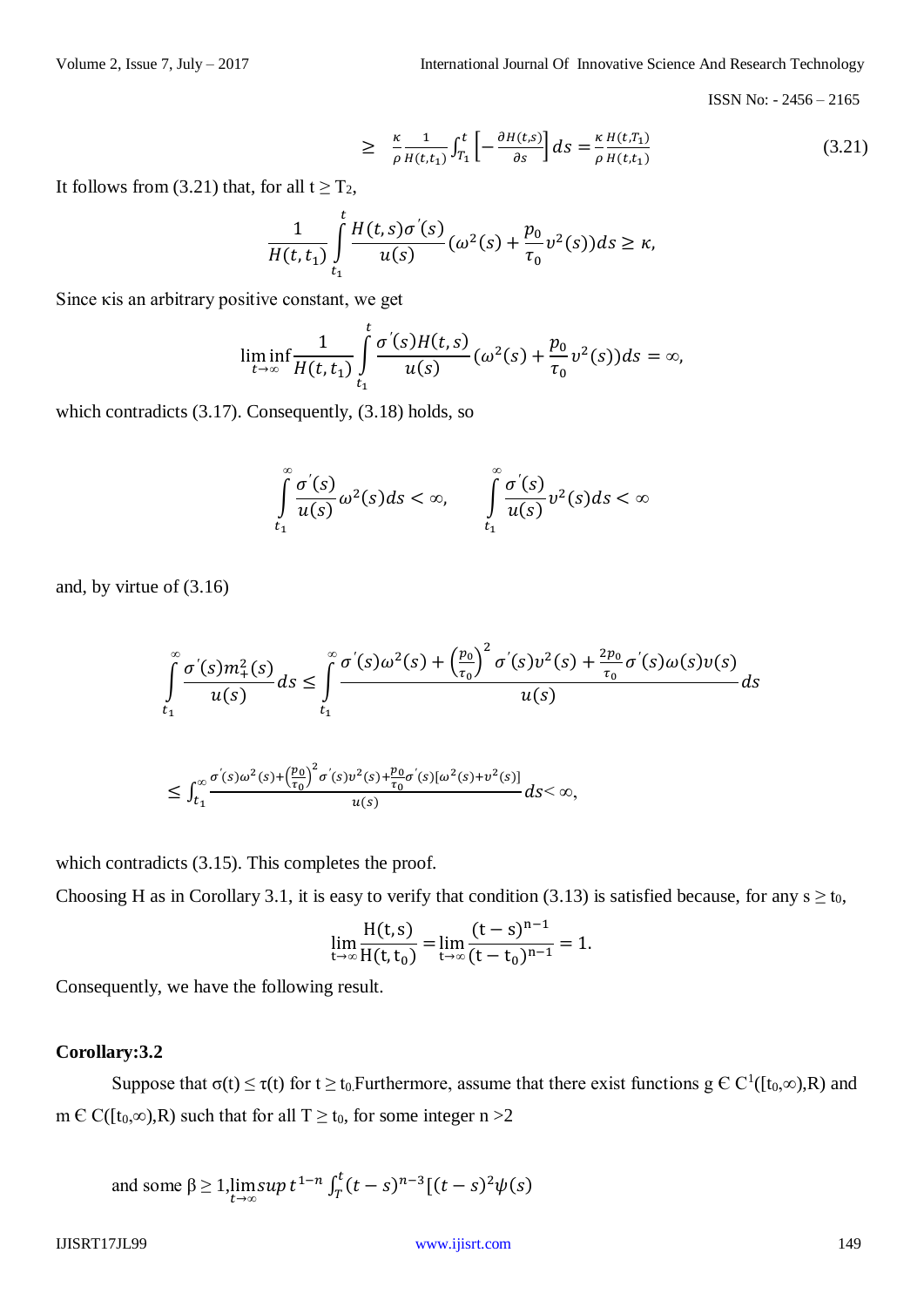$$
-(1+\frac{p_0}{\tau_0})\frac{\beta(n-1)^2}{4\sigma'(s)}u(s)]ds \ge m(T)
$$

where u and  $\psi$  are as in Theorem 3.1. Suppose further that (3.15) holds, where  $m<sub>+</sub>$  is as in Theorem 3.2. Then every solution of  $(x(t) + p(t)x(\tau(t)))''+ q(t)f(x(\sigma(t))) = 0$ ,

 $t \geq t_0$ , isoscillatory.

From Theorem 3.2, we have the following result.

#### **Theorem: 3.3**

Assume that  $\sigma(t) \leq \tau(t)$  for  $t \geq t_0$ . Further, suppose that H  $\in$  H, there exist functions  $g \in C^1([t_0,\infty),R)$  and m  $\in C([t_0,\infty),R)$  such that for all  $T \ge 0$  and for some  $\beta > 1$ ,

$$
\liminf_{t \to \infty} \frac{1}{H(t,T)} \int_{T}^{t} [H(t,s)\psi(s) - (1 + \frac{p_0}{\tau_0}) \frac{\beta}{4\sigma'(s)} u(s) h^2(t,s)] ds \geq m(T), \quad (3.22)
$$

Where

$$
\psi(t) = u(t) \{ kQ(t) + (1 + p_0/\tau_0) [\sigma'(t)g^2(t) - g'(t)] \},
$$
  
Q(t)= min{q(t), q(\tau(t))},  

$$
u(t) = \exp\{2\int_{t_0}^t \sigma'(s)g(s)ds\}.
$$

Suppose further that  $(3.15)$  holds, where  $m<sub>+</sub>$  is as in Theorem 3.2.

Then every solution of  $(x(t) + p(t)x(\tau(t)))'' + q(t)f(x(\sigma(t))) = 0, t \ge t_0$ , isoscillatory.

#### **Theorem:3.4**

Assume that  $\sigma(t) \leq \tau(t)$  for  $t \geq t_0$ . Further, assume that

there exists a function  $\Phi \in X$ , such that for each  $l \ge t_0$ , for some  $n \ge 1$ ,

$$
\lim_{t \to \infty} \sup T_n[\psi(s) - \frac{n^2}{4} \left( 1 + \frac{p_0}{\tau_0} \right) \frac{u(s)\varphi^2(s)}{\sigma'(s)}; l, t] > 0,
$$
\n(3.23)

where  $\psi$ , u are defined as in Theorem 3.1, the operator  $T_n$  is defined by

$$
T_n[g, l, t] = \int_l^t \Phi^n(t, s, l) g(s) ds
$$
, and

 $\varphi = \varphi(t, s, l)$  is defined by  $\frac{\partial \varphi(t, s, l)}{\partial s} = \varphi(t, s, l)\varphi(t, s, l)$ 

Then every solution of

$$
(x(t) + p(t)x(\tau(t)))'' + q(t)f(x(\sigma(t))) = 0, t \geq t_0
$$
, is oscillatory.

#### **Proof**: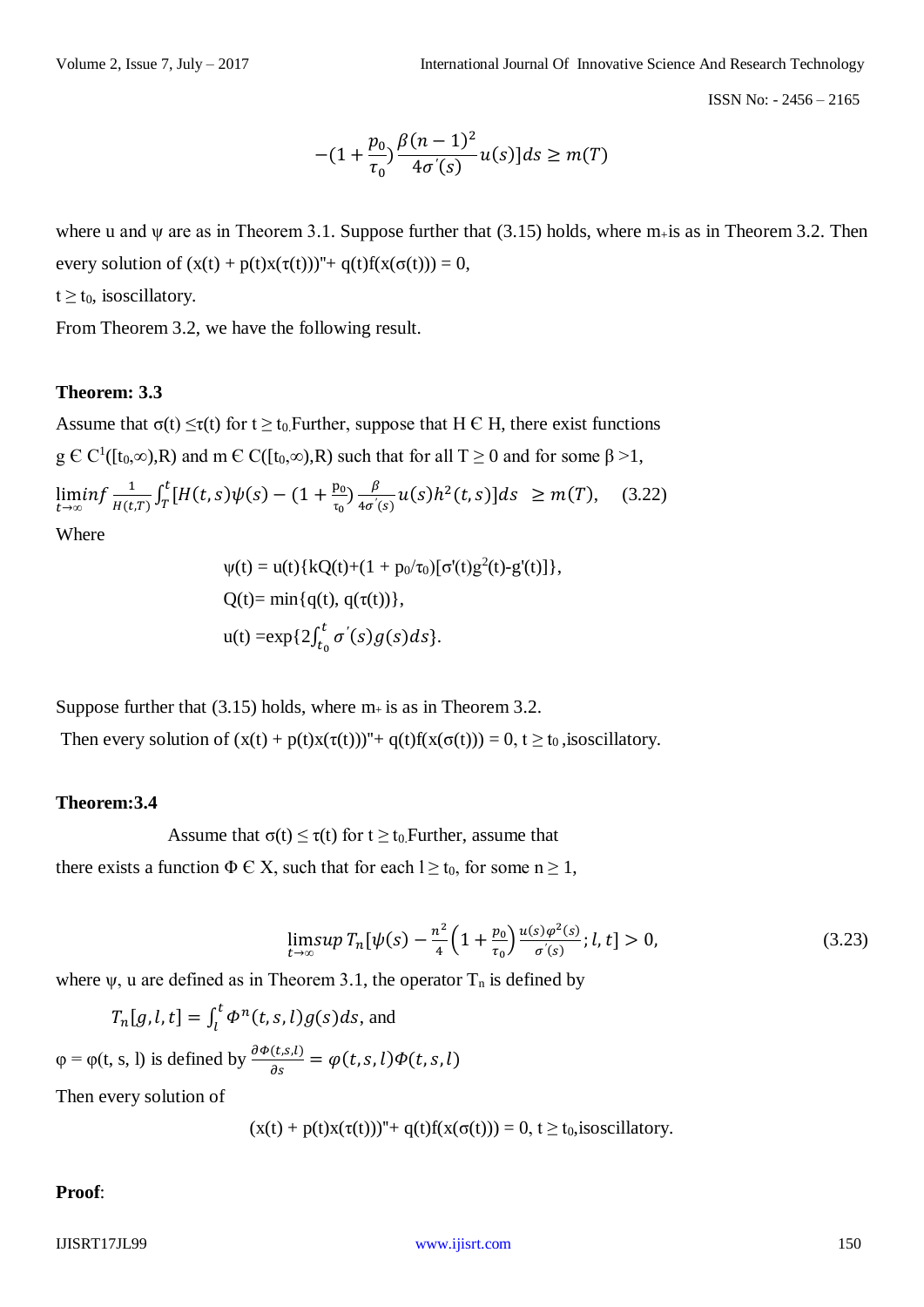Assuming, without loss of generality, that there exists a solution x of

 $(x(t) + p(t)x(\tau(t)))'' + q(t)f(x(\sigma(t))) = 0, t \ge t_0$ , such that  $x(t) > 0$ ,  $x(\tau(t)) > 0$ ,  $x(\sigma(t)) > 0$ , for all  $t \ge t_1$ . We define the functions

$$
\omega(t) = u(t) \left[ \frac{z'(t)}{z(\sigma(t))} + g(t) \right] \quad \text{and}
$$

$$
\upsilon(t) = u(t) \left[ \frac{z'(\tau(t))}{z(\sigma(t))} + g(t) \right].
$$

we arrive at the inequality (3.8). Applying  $T_n[\cdot; 1, t]$  to (3.8), we get

$$
T_n\left[\left[\omega(s)+\frac{p_0}{\tau_0}v(s)\right];l,t\right]\leq T_n\left[-\psi(s)-\frac{\sigma'(s)\omega^2(s)}{u(s)}-\frac{p_0}{\tau_0}\frac{\sigma'(s)v^2(s)}{u(s)};l,t\right].
$$

$$
T_n[\psi(s); l, t] \le T_n\left[n\varphi\omega(s) - \frac{\sigma(s)\omega^2(s)}{u(s)} + n\frac{p_0}{\tau_0}\varphi v(s) - \frac{p_0}{\tau_0}\frac{\sigma(s)v^2(s)}{u(s)}; l, t\right] \quad (3.24)
$$

Hence, from (3.24) we have

$$
T_n\left[\left[\omega(s) + \frac{p_0}{\tau_0}v(s)\right]; l, t\right] \le T_n\left[\frac{n^2}{4}\left(1 + \frac{p_0}{\tau_0}\right)\frac{u(s)\varphi^2(s)}{\sigma'(s)}; l, t\right]
$$

that is,

$$
T_n[\psi(s) - \frac{n^2}{4} \left(1 + \frac{p_0}{\tau_0}\right) \frac{u(s)\varphi^2(s)}{\sigma'(s)}; l, t] \le 0,
$$

Taking the super limit in the above inequality, we get

$$
\limsup_{t\to\infty}T_n[\psi(s)-\frac{n^2}{4}\Big(1+\frac{p_0}{\tau_0}\Big)\frac{u(s)\varphi^2(s)}{\sigma'(s)};l,t]\leq 0,
$$

which contradicts (3.23). This completes the proof. If we choose

$$
\Phi(t, s, l) = \rho(s)(t - s)^{\alpha}(s - l)^{\beta}
$$
\n(3.25)

for  $\alpha$ ,  $\beta$  >½, and  $\rho \in C^1([t_0,\infty), (0,\infty))$ , then we have

$$
\varphi(t,s,l) = \frac{\rho'(s)}{\rho(s)} + \frac{\beta t - (\alpha + \beta)s + \alpha l}{(t-s)(s-l)}.
$$
\n(3.26)

Thus by Theorem 3.4, we have the following oscillation result.

#### **Corollary:3.3**

Suppose that  $\sigma(t) \leq \tau(t)$  for  $t \geq t_0$ . Further, assume that for each  $l \geq t_0$ , there exists a function  $\rho \in \mathcal{C}$ C<sup>1</sup>([t<sub>0</sub>,∞), (0,∞)) and two constants  $\alpha$ ,  $\beta$  >½, such that for some

 $n \geq 1$ ,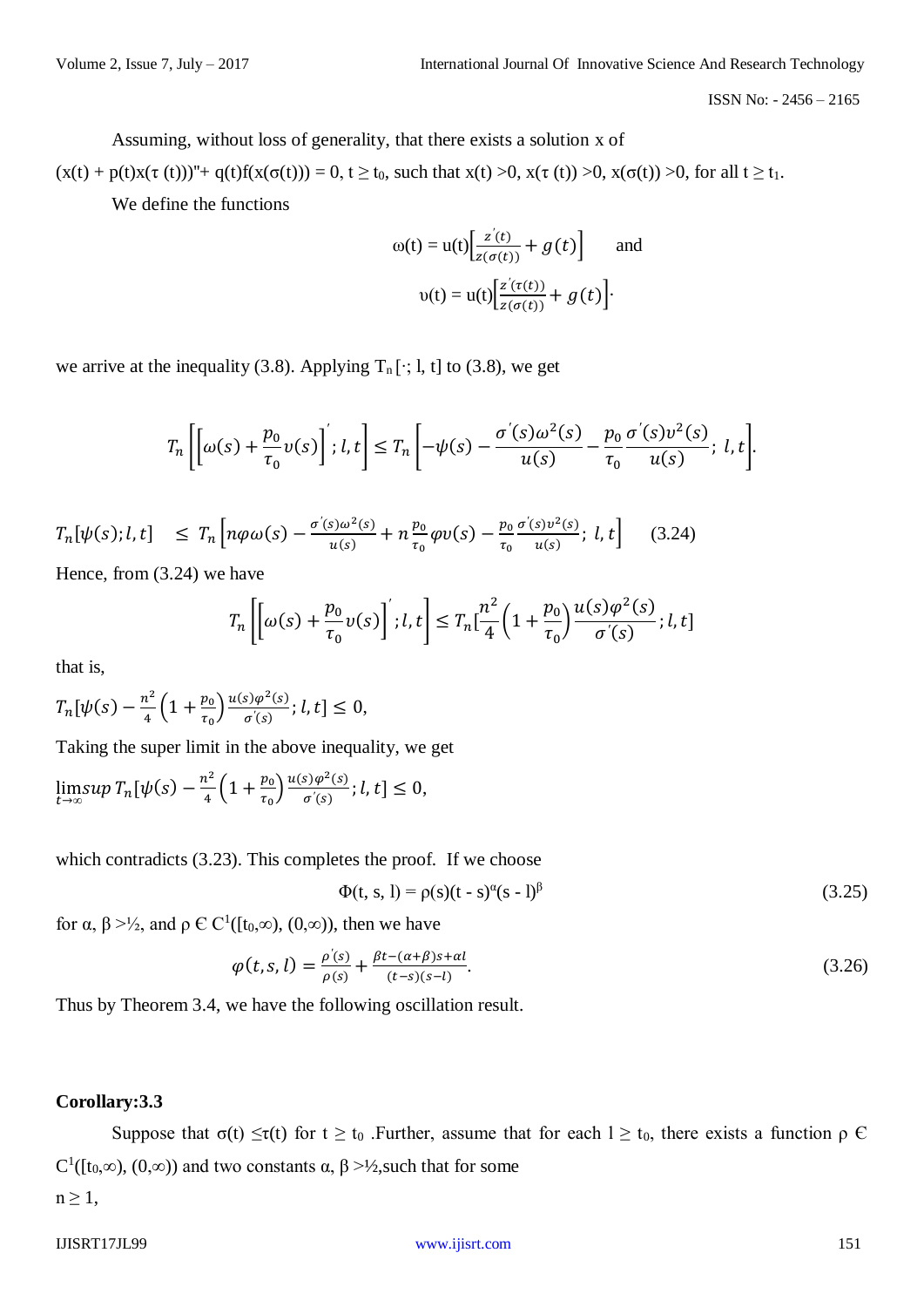$$
\lim_{t\to\infty}\sup_{l}\int_{l}^{t}\rho^{n}(s)(t-s)^{n\alpha}(s-l)^{n\beta}[\psi(s)-\frac{n^{2}}{4}]
$$

 $\left(1+\frac{p_0}{q}\right)$  $\frac{p_0}{\tau_0}$  $\frac{u(s)}{\sigma'(s)}$  $\frac{u(s)}{\sigma'(s)}\big(\frac{\rho'(s)}{\rho(s)}\big)$  $\frac{\rho'(s)}{\rho(s)} + \frac{\beta t - (\alpha + \beta)s + \alpha l}{(t-s)(s-l)}$  $\frac{(-(\alpha+\beta)s+\alpha t)}{(t-s)(s-t)}^2]ds > 0.$ 

Where 
$$
\psi(t) = u(t) \{ kQ(t) + (1 + p_0/\tau_0) [\sigma'(t)g^2(t) - g'(t)] \},
$$
  
  $Q(t) = \min \{ q(t), q(\tau(t)) \},$ 

$$
u(t) = \exp\{2\int_{t_0}^t \sigma'(s)g(s)ds\}.
$$

Then every solution of

 $(x(t) + p(t)x(\tau(t)))'' + q(t)f(x(\sigma(t))) = 0, t \ge t_0$ , isoscillatory.

If we choose

$$
\Phi(t, s, l) = \sqrt{H_1(s, l) H_2(t, s)}
$$
\n(3.27)

where  $H_1$ ,  $H_2 \in H$ , then we have

$$
\varphi(t,s,l) = \frac{1}{2} \left( \frac{h_1^{(1)}(s,l)}{\sqrt{H_1(s,l)}} - \frac{h_2^{(2)}(t,s)}{\sqrt{H_2(t,s)}} \right),\tag{3.28}
$$

where  $h_1^{(1)}(s, l)$ ,  $h_2^{(2)}(t, s)$  are defined as the following:

$$
\frac{\partial H_1(s,l)}{\partial s} = h_1^{(1)}(s,l)\sqrt{H_1(s,l)}
$$
\n
$$
\frac{\partial H_2(t,s)}{\partial s} = -h_2^{(2)}(t,s)\sqrt{H_2(t,s)},
$$
\n(3.29)

According to Theorem 3.4, we have the following oscillation result.

#### **Corollary: 3.4**

Suppose that  $\sigma(t) \leq \tau(t)$  for  $t \geq t_0$ . Further, assume that for each  $l \geq t_0$ , there exist two functions H<sub>1</sub>,H<sub>2</sub>CH such that for some  $n \geq 1$ 

$$
\lim_{t \to \infty} \sup \int_{l}^{t} (\sqrt{H_1(s, l)H_2(t, s)})^n [\psi(s)]
$$

$$
\frac{n^2}{16} \left(1 + \frac{p_0}{\tau_0}\right) \frac{u(s)}{\sigma'(s)} \left(\frac{h_1^{(1)}(s, l)}{\sqrt{H_1(s, l)}} - \frac{h_2^{(2)}(t, s)}{\sqrt{H_2(t, s)}}\right)^2] ds > 0,
$$

Where  $\psi(t) = u(t) \{ kQ(t) + (1 + p_0/\tau_0) [\sigma'(t)g^2(t) - g'(t)] \},$ 

$$
Q(t) = \min\{q(t), q(\tau(t))\},
$$
  
 
$$
u(t) = \exp\{2\int_{t_0}^t \sigma'(s)g(s)ds\}.
$$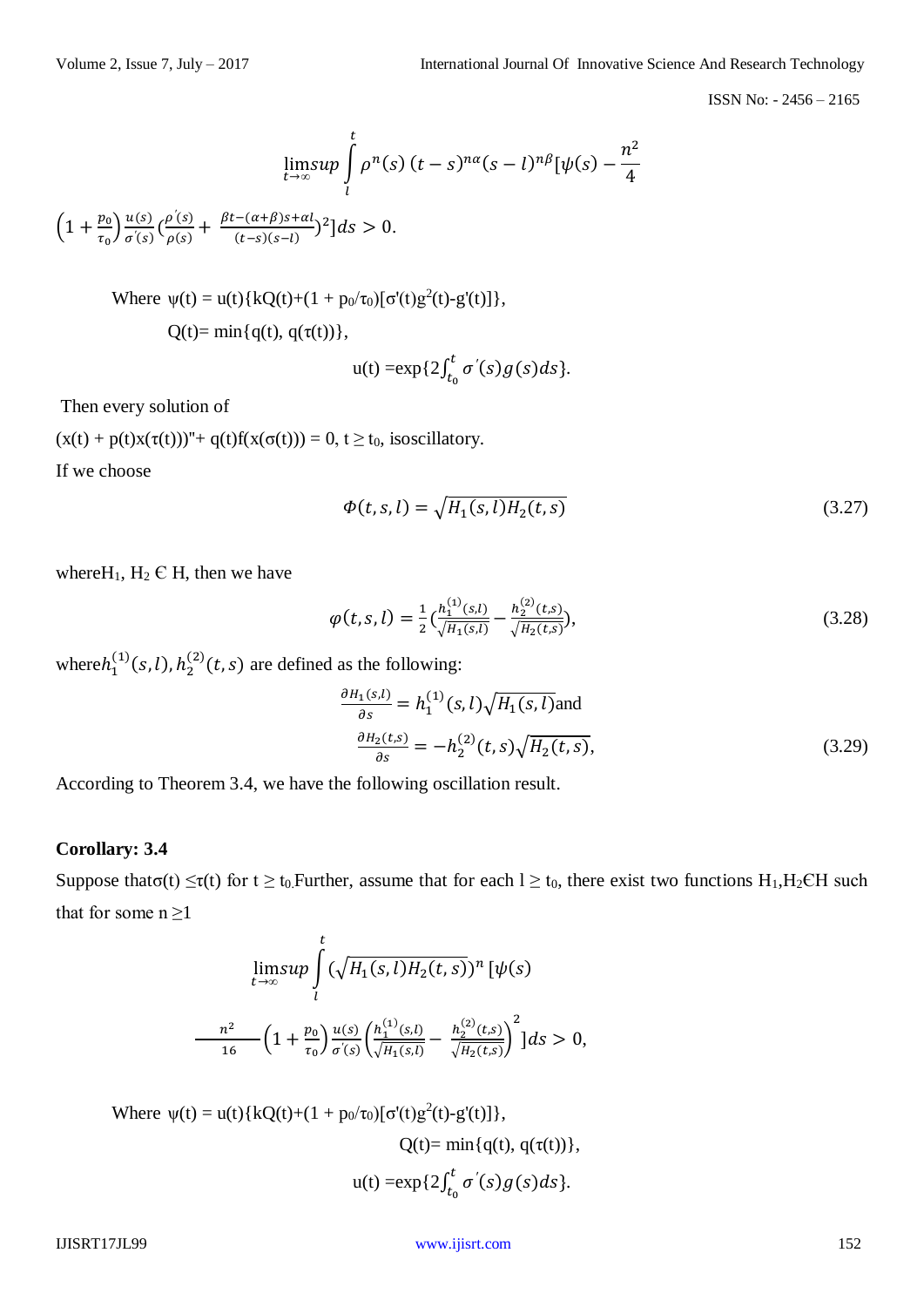Then every solution of

$$
(x(t) + p(t)x(\tau(t)))'' + q(t)f(x(\sigma(t))) = 0, t \ge t_0
$$
, is oscillatory.

In the following, we give some new oscillation results for equation

 $(x(t) + p(t)x(\tau(t)))'' + q(t)f(x(\sigma(t))) = 0, t \ge t_0$ , when  $\sigma(t) \ge \tau$  (t) for  $t \ge t_0$ .